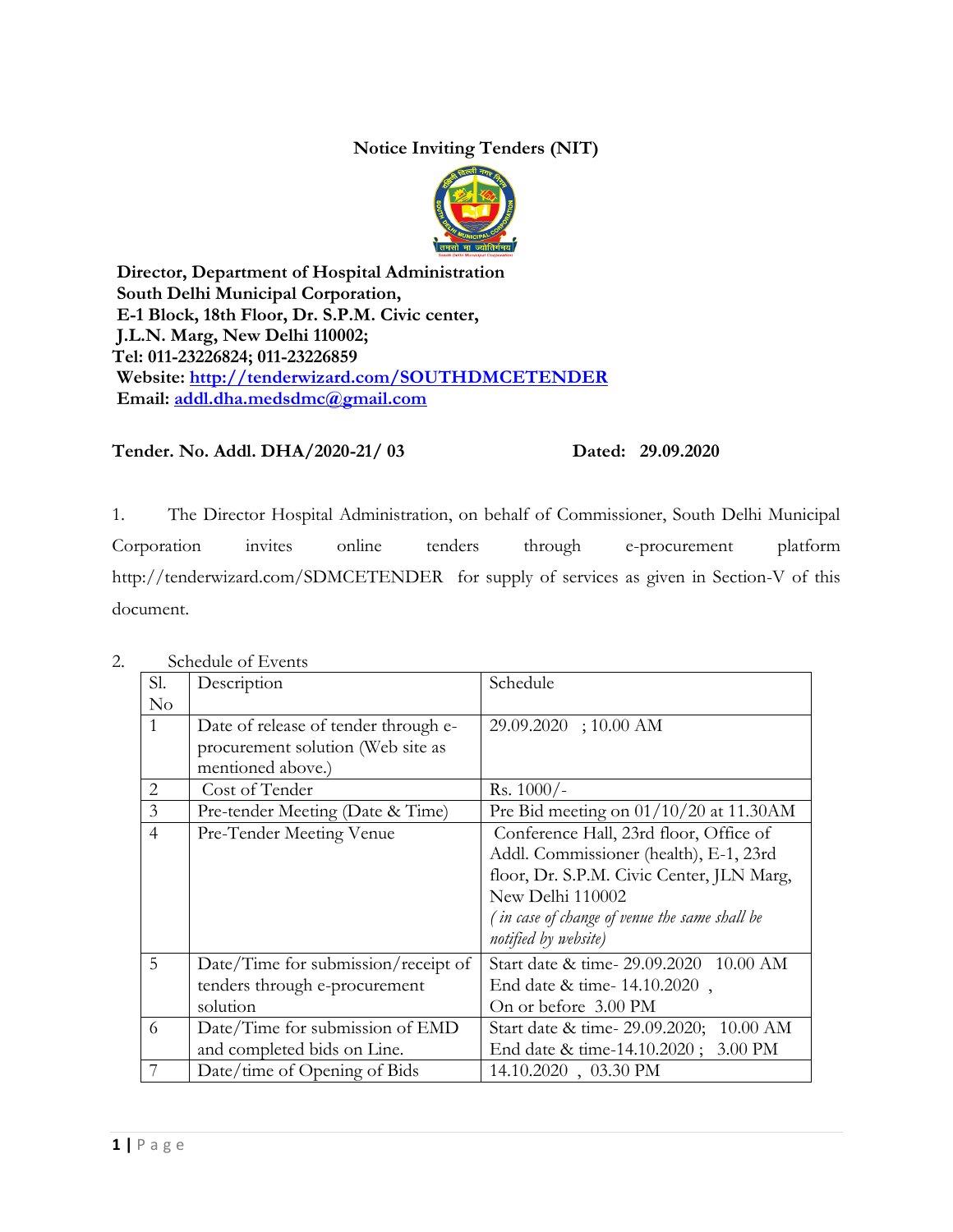3. Bidders may download the tender enquiry documents (a complete set of document is available on website) from the web site <http://tenderwizard.com/SOUTHDMCETENDER>and submit tender by using the downloaded document. The tender paper will be rejected if the bidder changes any clause or Annexure of the bid document downloaded from the website.

4. All prospective bidders may attend the Pre Tender/ Pre Bid meeting. The venue, date and time are indicated in Schedule of Events as in Para 2. above.

5. All tender documents complete in all respects and scanned must be uploaded on the website <http://tenderwizard.com/SOUTHDMCETENDER>well before the last date and time of submission of tender well before the closing date and time, failing which the tenders will be treated as late tender and rejected.

6. In the event of any of the above mentioned dates being declared as a holiday /closed day for the purchase organization, the tenders will be uploaded/received/opened on the next working day at the appointed time.

7. Cost of Tender Document is Rs. 1000/- (One Thousand only) payable through online Payment mode available at <http://tenderwizard.com/SOUTHDMCETENDER> without Tender Fees, Bids shall be rejected.

8. Tender Enquiry Documents are not transferable.

9. Total Project Cost is Rs. 2.5 Crore (Rs. 1.25 Crore each) for two centres. All Tenders must be accompanied by EMD of Rs.5,00,000/- (Five lakh only), (2% of the Total Project Cost).

10. EMD of the Requisite amount is payable through online payment mode available on e-Tendering portal of SDMC<http://tenderwizard.com/SOUTHDMCETENDER> Tenders without EMD shall be rejected

11. Any subsequent amendment, change of date, Venue etc. will be notified in website of MCD <http://tenderwizard.com/SOUTHDMCETENDER> only.

# **S e c t i o n - III**

## **Instructions to Bidders**

## 1. General Instructions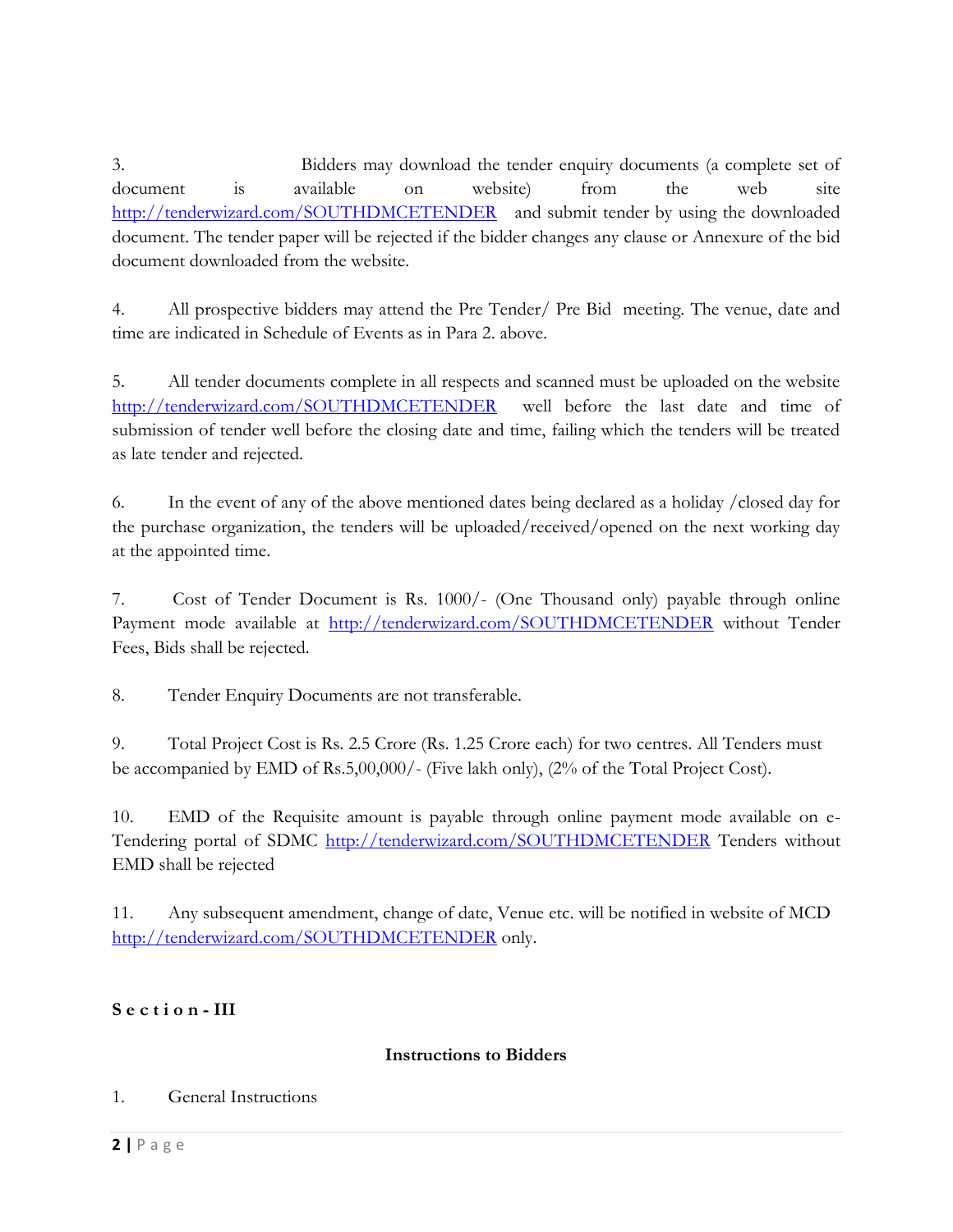a) The bidder should prepare and submit its offer as per instructions given in this section.

b) The tenders shall be complete with all documents and to be submitted electronically on e-Tendering portal of SDMC. Those submitted by e-mail with attachments shall not be considered.

c) The tenders which are for only a portion of the components of the job /service shall not be accepted. (The tenders /bids should be for all components of the job /service.)

d) The prices fixed shall be firm and shall include all applicable taxes and duties. This shall be quoted in the format as per attached Appendix 'F' only. {Tariff rate provided above include lump sum cost of treatment/procedure, diagnostic investigations, registration charges, admission charges, bed charges, procedure charges, injection charges, dressing charges, doctor's consultation and visit charges, monitoring charges, transfusion charges, cost of disposables, including catheters and all sundries required as a part of the procedure, cost of medicines required during the procedure, related routine and essential investigations, nursing care and charges for its services}.

e) The bid shall be submitted (with a covering letter as per Appendix 'E') before the last date of submission. Late tenders / bids shall not be considered.

# 2. **Inspection of Site and Equipment**

The interested bidder may inspect the location where the services are to be rendered during 9.00 AM TO 3.00 PM on all working days till last date of sale of tender as given in the tender schedule. The Director, Hospital Administration, SDMC shall not be liable for any expenditure incurred in such inspection or in the preparation of the bid(s).

# 3. **Earnest Money Deposit (EMD)**

The tender shall be accompanied by Earnest Money Deposit (EMD) as specified in the Notice Inviting Tender (NIT) online through Payment portal <http://tenderwizard.com/SOUTHDMCETENDER>

a) It may be noted that no tendering entity is exempt from deposit of EMD. Tenders submitted without EMD shall be rejected.

b) The EMD of unsuccessful bidder will be returned to them without any interest, after conclusion of the resultant contract. The EMD of the successful bidder will be returned without any interest, after receipt of performance security as per the terms of contract.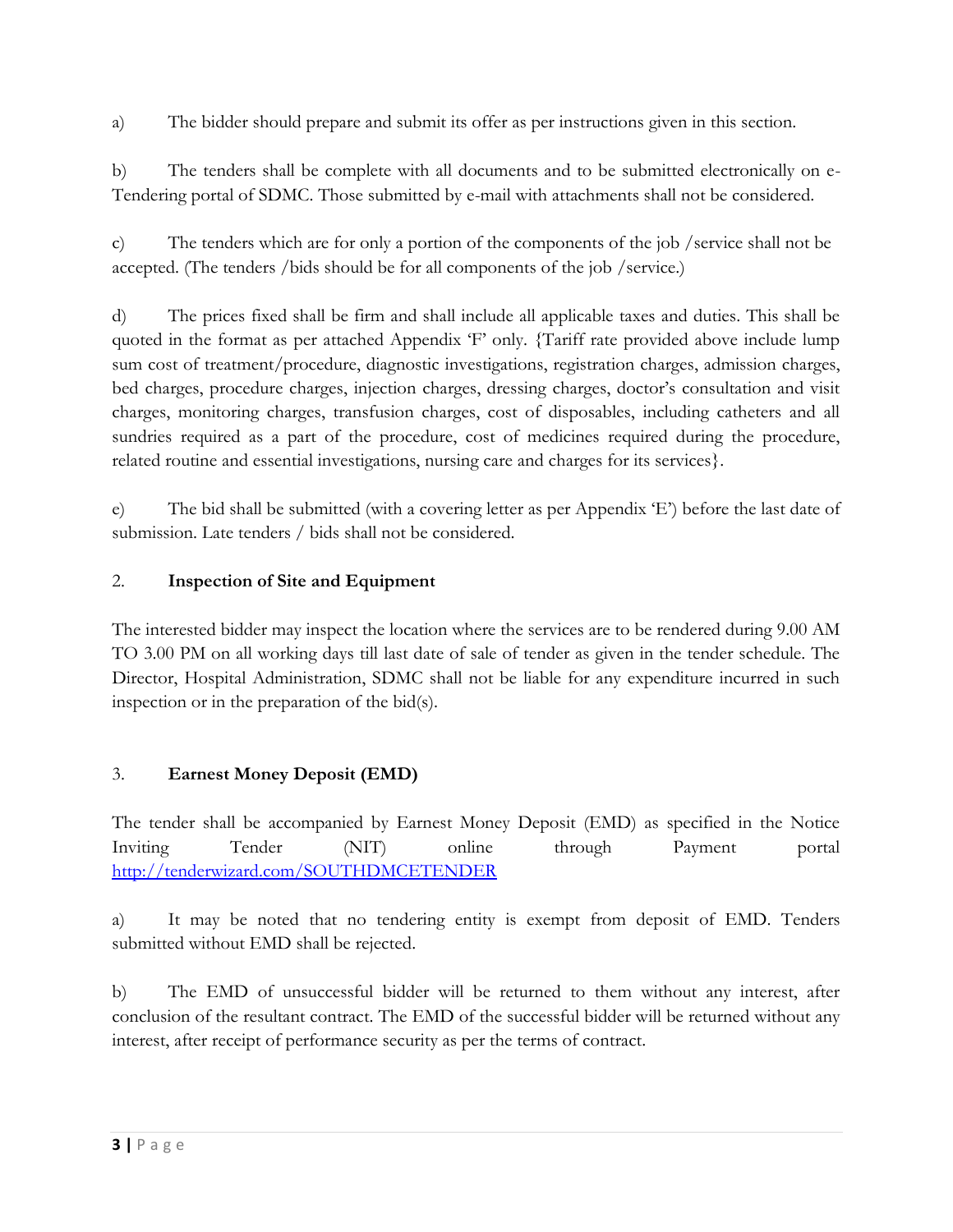c) EMD of a bidder may be forfeited without prejudice to other rights of the Authority, if the bidder withdraws or amends its tender or impairs or derogates from the tender in any respect within the period of validity of its tender or if it comes to notice that the information /documents furnished in its tender is incorrect, false, misleading or forged. In addition to the aforesaid grounds, the successful bidders' EMD will also be forfeited without prejudice to other rights of Authority, if it fails to furnish the required performance security within the specified period.

# **4. Preparation of Tender**

4.1 The tender is to be submitted electronically on e-Tendering portal of SDMC. <http://tenderwizard.com/SOUTHDMCETENDER>as mentioned in tender document well before the stipulated date and time.

# **All documents are essential**.

4.2 Details of tender can be seen on the website and forms can be downloaded

4.3 All documents required in the tender should be serially numbered and duly signed by the bidder, with the rubber stamp of the firm on each page before scanning and uploading. No cutting or overwriting is allowed.

4.4 No additional document shall be accepted after last date of submission of bids but the Authority may demand to see the original document or submission of attested/certified copy of any document which has been submitted online.

4.5 Submission of the tender is deemed to be agreeing to the terms and conditions of this tender and shall act, if approved, as a contract to supply as per the conditions of the tender and according to the given schedule or on subsequent orders of the Director Hospital Administrations or his representatives.

4.6 No tender will be accepted unless accompanied by necessary EMD.

4.7 If the last day for receiving tenders is declared a holiday, the next working day at the same time will be the last date and time for the receipt of tenders.

4.8 Each bidder shall submit only one tender either by himself or as a partner.

4.9 The bidder shall bear all costs associated with the preparation and submission of his bid and the Department will in no case shall be responsible or liable for those costs, regardless of the conduct or outcome of the tender process.

4.10 The bid along with necessary document should be uploaded in the site <http://tenderwizard.com/SOUTHDMCETENDER> as per guidelines mentioned in the portal.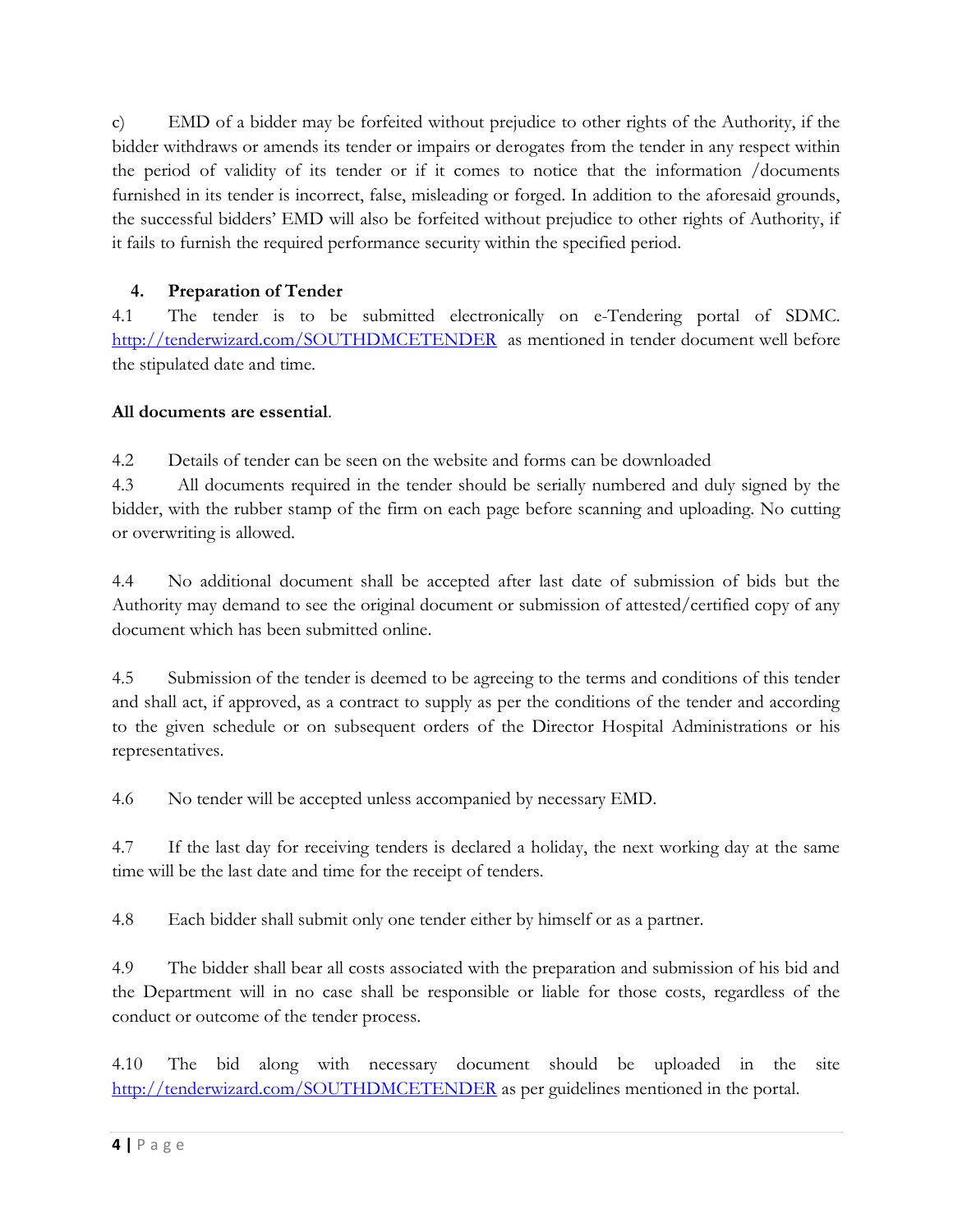I. The "TECHNICAL BID" with forwarding letter "Appendix-E" and shall include the following:

- 1) Original tender document duly stamped and signed in each page along with the Forwarding Letter confirming the performing the assignment as per "Appendix E".
- 2) Particulars of the bidder as per "Appendix-D".
- 3) Copy of the Income Tax Returns acknowledgement for last three financial years i.e. 2016-17, 2017-18, 2018-19.
- 4) Copy of audited accounts statement for the last three financial years i.e. 2016-17, 2017- 18, 2018-19.
- 5) Power of attorney in favour of authorized signatory on behalf of the firm/bidder and signatory to Manufacturer's Authorization letter.
- 6) Copy of the certificate of registration of GST, with the appropriate authority valid as on date of submission of tender documents.
- 7) A duly notarized declaration from the bidder or a self declaration in view of 'Lockdown' in the format given in the "Appendix-H" to the effect that the firm has neither been declared as defaulter or black-listed by any competent authority of Government of India OR Government of any State.
- 8) Certificate of annual turnover from CA for past three years.
- 9) Document in support of India or Global presence
- 10) Submission of Certificate / Undertaking declaring experience in running dialysis services for past three years or more.
- 11) Declaration regarding number of dialysis machines run by the bidder (Documents in support of the same)
- 12) Document in support of running similar project in Central Govt./State Govt./PSU/ Local Bodies etc.
- 13) Proof of having office in Delhi NCR.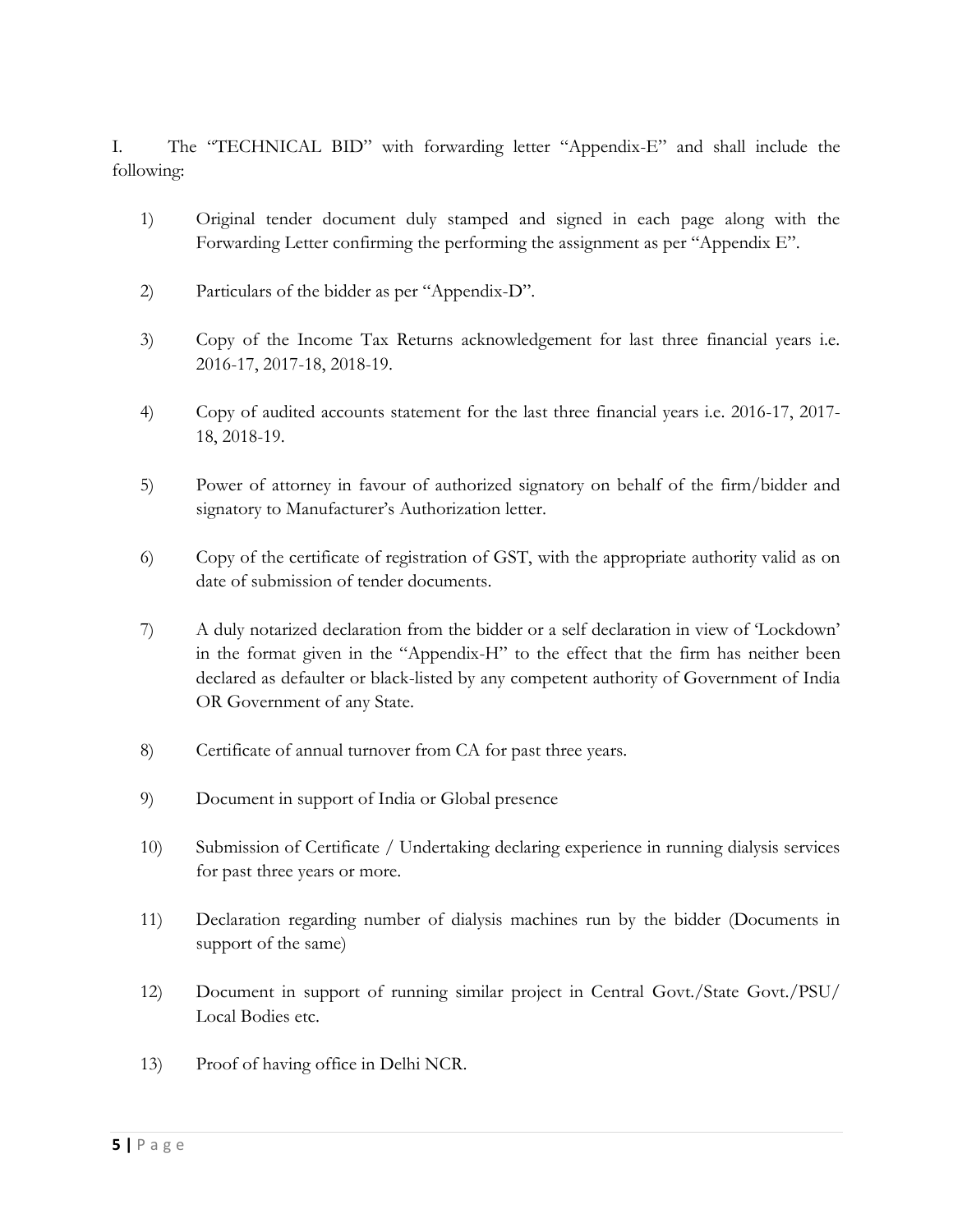II. The Bidder should give acceptance as per **Appendix 'F'**

## 5. **Contract Validity Period and Renewal of contract**

The contract shall remain valid for a period of 5 (five) years and the prices quoted shall remain for the duration of the contract. However if CGHS Delhi (Non NABH) revises its rate, the same rate will be applicable. The contract may be extended for another 2 (Two) years based on review of performance and with mutual consent as per existing 'Terms & conditions'.

## 6. **Opening of Tenders:**

The bid will be opened at the time & date specified in the schedule. The bidders may attend the bid opening, if they so desire.

**S e c t i o n – IV**

## **Evaluation of Tenders**

#### 1. **Scrutiny of Tenders**

 The tenders will be scrutinized by the selection committee appointed by the authority to determine whether they are complete and meet the essential and important requirements, conditions and whether the bidder is eligible and qualified as per criteria laid down in the Tender Enquiry Document. The bids, which do not meet the aforesaid requirements, are liable to be treated as nonresponsive and may be ignored. The decision of the Authority as to whether the bidder is eligible and qualified or not and whether the bid is responsive or not shall be final and binding on the bidders. Financial bids of only those bidders, who qualify on technical bid, will be considered and opened.

#### 2. **Infirmity / Non-Conformity**

The Authority may waive minor infirmity and/or non-conformity in a tender, provided it does not constitute any material deviation. The decision of the Authority shall be final and binding on the bidders. As to whether the deviation is material or not,

## 3. **Bid Clarification**

Wherever necessary, the Authority may, at its discretion, seek clarification from the bidders seeking response by a specified date (21/10/2020). If no response is received by this date, the Authority shall evaluate the offer as per available information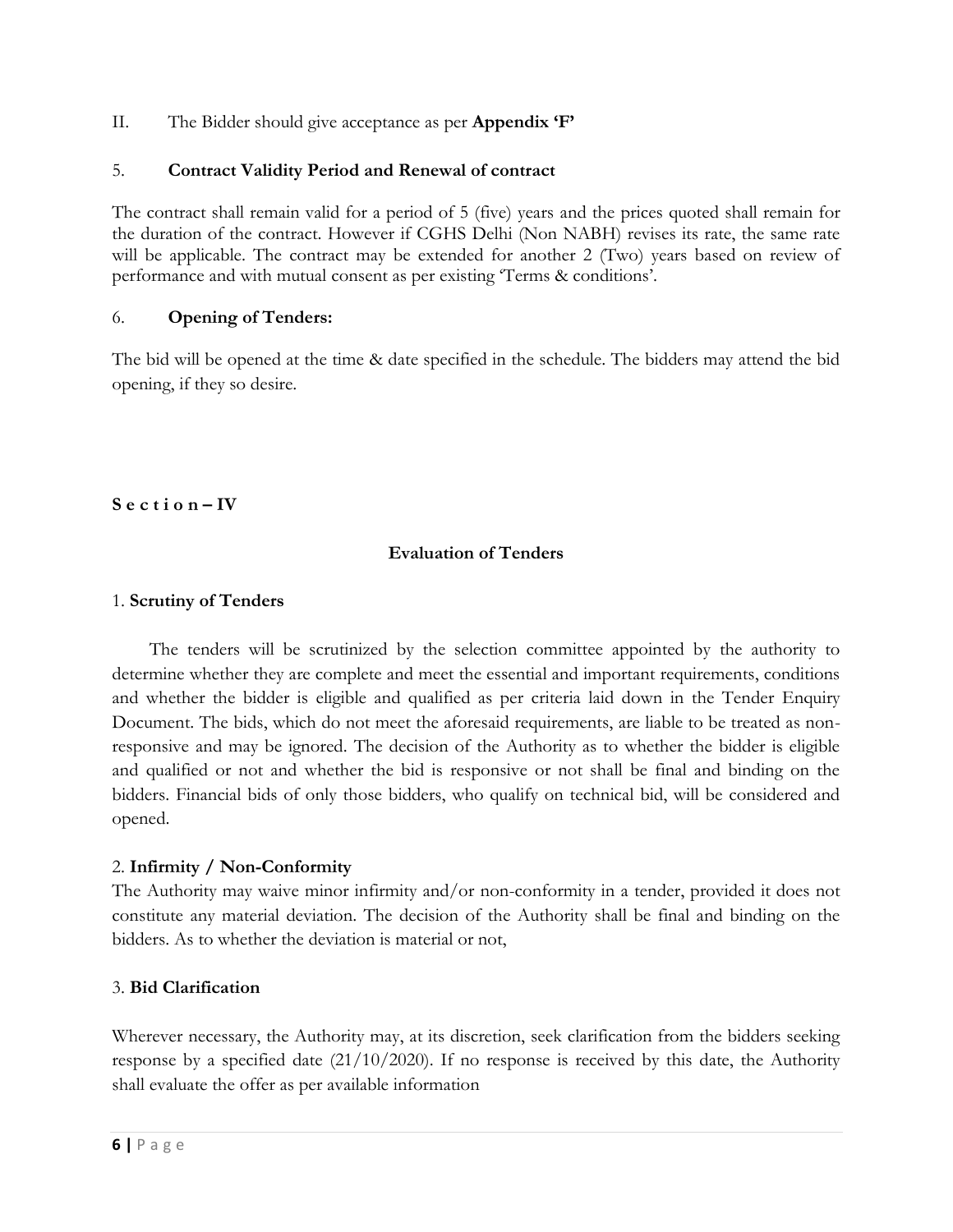## 4. **Evaluation Criteria:**

| S.No. | Criteria                        | Maximum Marks **                   |                | <b>Marks</b> |
|-------|---------------------------------|------------------------------------|----------------|--------------|
|       |                                 |                                    |                | obtained     |
| 1.    | Entity:<br>manufacturer/,       | Manufacturer & or its              |                |              |
|       | consortium<br>sole<br><b>or</b> | subsidiary:                        | 2              |              |
|       | Provider*                       | <b>Consortium/Sole Provider: 1</b> |                |              |
| 2.    | Annual Turnover                 | $TO >$ Rs.10 Crore P.A :           | $\overline{3}$ |              |
|       | Average for past 3 years,       | $T.O = Rs. 5-10 Cr. PA:$           | 2              |              |
|       | 2016-17, 17-18, 18-19)          | $T.O = Rs. 3-5 Cr. PA:$            | $\mathbf{1}$   |              |
| 3.    | Presence: India or Global       | Global:                            | 4              |              |
|       |                                 | India:                             | $\mathbf{1}$   |              |
| 4.    | in<br>Experience<br>running/    | Experience : > 5 Years:            | $\overline{2}$ |              |
|       | managing Dialysis centres (     | 3-5 Years:                         | $\mathbf{1}$   |              |
|       | No. of Years)                   |                                    |                |              |
| 5     | No. of Dialysis Machines        | More than 300 Machines : 3         |                |              |
|       | (operational)<br>being          | 100-300 Machines : 2               |                |              |
|       | run/managed<br>$-$ by<br>the    | Less than 100 machine: : 1         |                |              |
|       | Concessionaire                  |                                    |                |              |
| 6.    | Running similar Project with    | If, yes                            | :2             |              |
|       | Central Govt., State Govt.,     | $\mathbf{N}\mathbf{o}$             | : 0            |              |
|       | PSU, and Local Body.            |                                    |                |              |
| 7.    | Having Office for<br>tech       | If Yes                             | : 2            |              |
|       | Support in Delhi/NCR            | N <sub>0</sub>                     | : 0            |              |
| 8.    | Whether consumables used        | If, yes                            | :2             |              |
|       | for dialysis are made in India  | N <sub>0</sub>                     | : 0            |              |
|       | Total<br>Max. marks             |                                    | 20             |              |

**\*In this document, Sole provider means single proprietor while group provider means a group including consortium.**

**\*\*Please furnish Documents in support of your claim.**

**If two firms have identical scores, the firm with higher turnover will be given preference; however if their turnover also matches, the bid winner will be decided by draw of lots.**

**S e c t i o n - V**

#### **Scope of the Work**

1. The Service Provider shall be responsible for operationalization of Dialysis facility at PSMS Hospital, Kalkaji and Tilak Nagar Colony Hospital. Ownership status of all movable assets created from the investments made by the Service Provider shall remain with the Service Provider.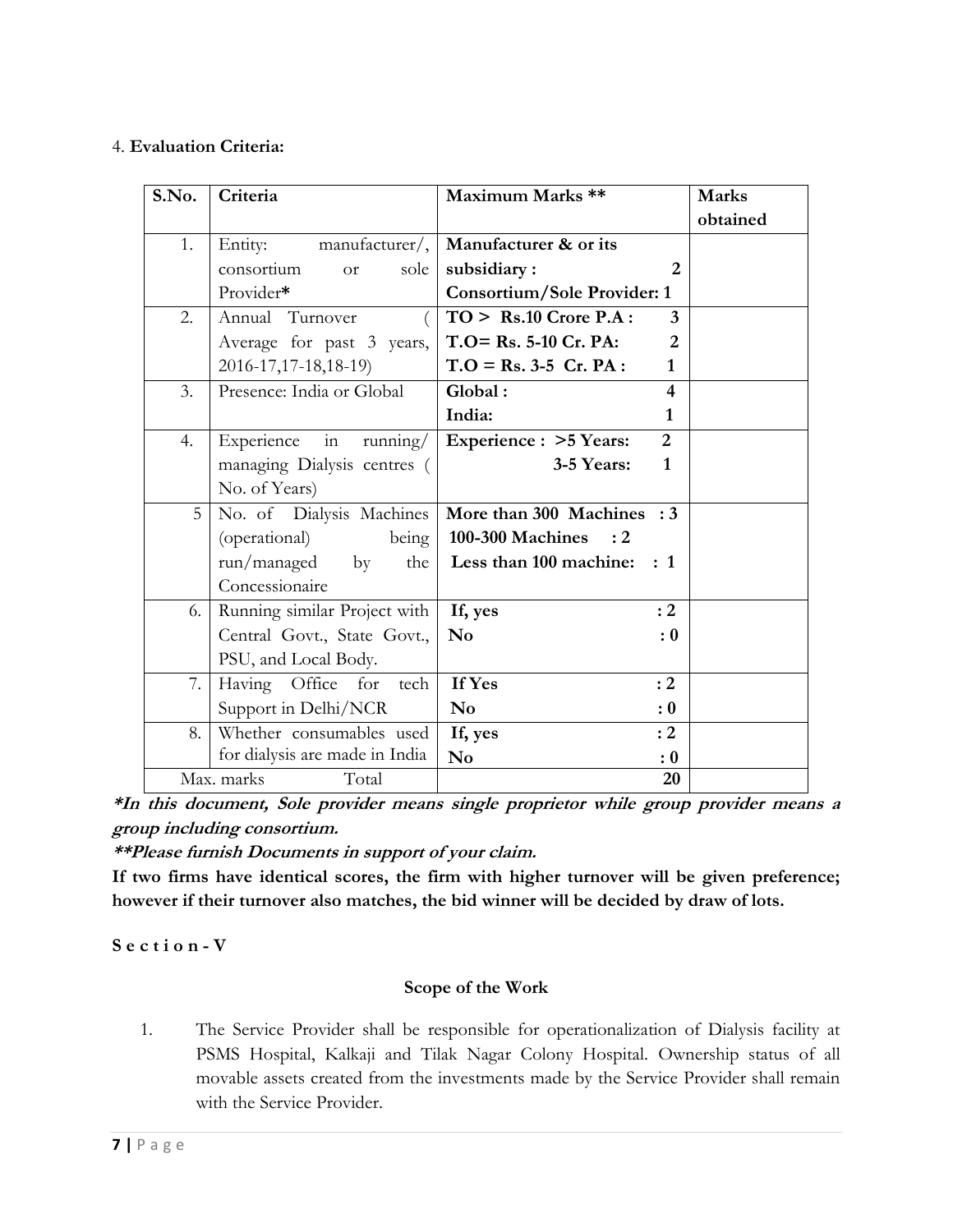- 2. The service provider is allotted a space  $(Q, 120 \text{ sq. ft. per machine (on an average)}$  by the authority and the service provider shall make complete arrangements to make the dialysis facility operational. The service provider should factor all required infrastructure including AC, TV, Furniture, Dialysis Bed/Chair, HR (trained Nephrologists, Medical officers, Nurses, Skilled technicians, supportive infrastructure, laboratory tests, dialyzer and all other consumables etc., operational and maintenance cost for the project including consumables and facility for paediatric patients. No refurbished machine/equipment will be allowed.
- 3. The service provider should install Ten machines (a minimum of 9 (nine) Dialysis machines plus 01 (one) dedicated machine for infective cases (Hepatitis B, Hepatitis C, HIV etc) at both the Centres. This can be further increased if mutually agreed subject to availability of space. The Dialysis shall be performed with single use dialyzer and blood tubing only.
- 4. The decision to refer a patient for dialysis in hospital should originate from a qualified Nephrologist with minimum MD Medicine or equivalent qualification. However subsequent dialysis can be under taken as per advice of Medical Officers of SDMC
- 5. The facilities such as observation rooms, recovery rooms among other should be provided.
- 6. Provide dashboard for monitoring of service delivery with due diligence to patient privacy for administrative Staff. Treating Nephrologists/ MS of the hospital should have complete access to the dashboard.
- 7. Service Provider should offer Haemodialysis Data Management System that can store Dialysis data of every treatment and must have facility to able to view data remotely with security.
- 8. SMS based appointment system for all patients enrolled for services.
- 9. Service provider may offer one Dialysis Machine per Centre that can do online HDF, (optional)
- 10. The obligations of the service provider/firm under this service contract shall include all service activities and commitments. The details of various services required at different locations and type of facilities is given in Appendix 'A'. The Service Provider shall not be entitled to levy any charge on the patients except where it is specifically mentioned.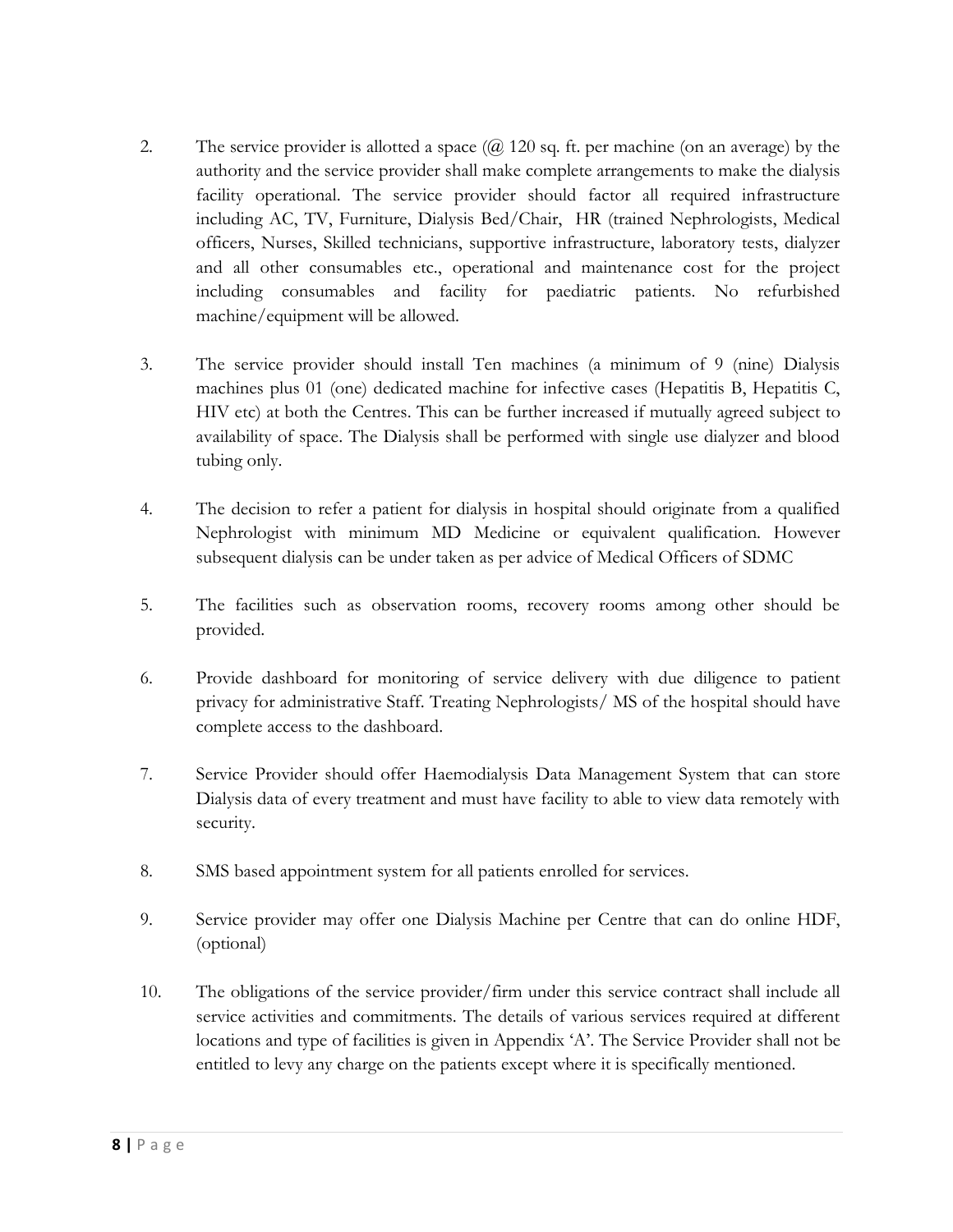- 11. Bidder shall be exempted or not be responsible for the following:
	- Undertaking First Dialysis of Patient at the centre.
	- Refusing to admit the patients who are not fit for Dialysis or Haemodynamically Stable.
	- Not undertaking the AV Fistula preparation work
	- Not undertake acute Dialysis treatments

## **S e c t i o n - VI**

## **Eligibility Criteria**

The instant tender is for hiring of a highly specialized service, therefore the Technical requirement has been designed so as to see:

- We are procuring a specialized 'Service' and not goods.
- It is desired only Bidders of repute with proven track record, expertise & experience should participate.
- The service involves a life saving procedure on patients with End Stage Renal Disease or such critically ill patients where quality cannot be compromised.

1. The Bidder shall be a manufacturer (or its subsidiary) of dialysis Machines, or a sole provider or a group of providers (maximum 3) coming together as Consortium to implement the Project, represented by a lead partner. A bidder cannot bid as a sole provider as well as a partner in a consortium. No bidder can place more than one bid in any form. In support of this, the bidder's letter shall be submitted as per Performa in Appendix 'B'. The Service provider should be registered as a legal entity.

2. The Bidder shall have a minimum of three years of experience in carrying out similar type of assignment / service in private or public sector. In support of this, a statement regarding assignments of similar nature successfully completed during last three years should be submitted as per Performa in **Appendix 'C'.** Users' certificate regarding satisfactory completion of assignments should also be submitted. The assignment of Govt. Depts. / Semi Govt. Depts. should be specifically brought out. (The decision of the Authority as to whether the assignment is similar or not and whether the bidders possess adequate experience or not, shall be final and binding on the bidders.)

3. Operated & managed dialysis facilities, having at least a total of 50 Haemodialysis machines during last 3 years.

4. The above experience could be demonstrated by the single bidder be a manufacturer or sole provider or the lead member of the consortium. In case of consortium bidding, aggregate financial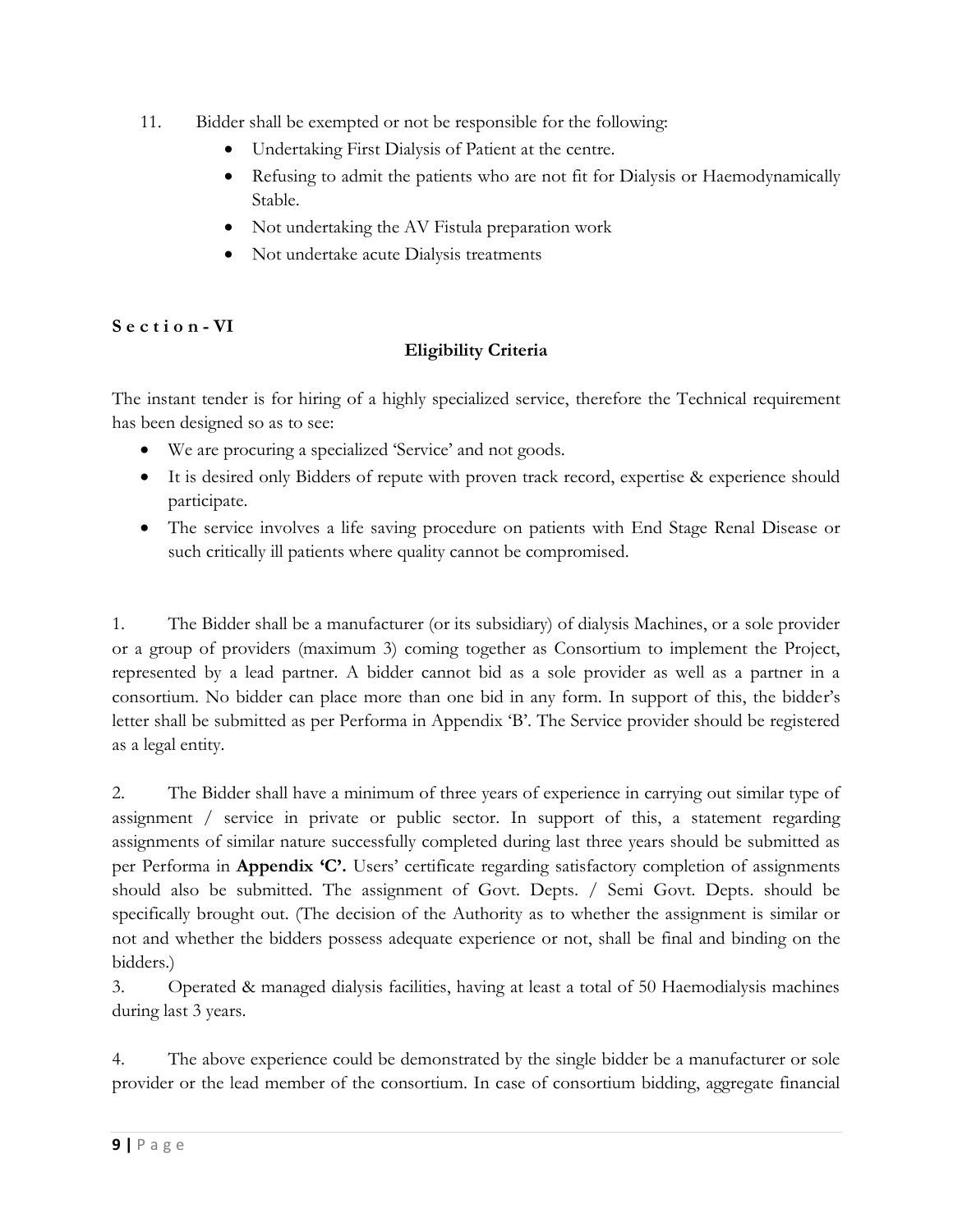turnover of only those members of consortium would be considered who qualify the technical eligibility independently.

5. The facilities should have operational Haemodialysis facility for at least 3 years prior to the submission date.

6. The Bidders are not presently blacklisted/ debarred by the Authority or by any State Govt. or its organizations by Govt. of India or its organizations .or should not have been blacklisted/ debarred by the Authority in last 5 years.

7. The bidder shall declare all ongoing litigations it is involved in with any government agency/state/central department

8. The principal bidder/lead partner shall have an average turnover of not less than Rs. 3.0 Crore per annum in last three financial years.

9. The principal bidder/lead partner shall be legally responsible and shall represent all consortium members, if any, in all legal matter.

10. However Selection Criteria/ evaluation will be done as per parameters mentioned in Clause 4. of section IV.

# **S e c t i o n - VII**

## **Terms and Conditions**

## 1. **Signing of Contract**

The Authority shall issue the Notice for Award of Contract to the successful bidder within the bid validity period/extended Bid validity period and the successful bidder will be required to sign and submit the contract unconditionally within 15 days of receipt of such communication.

## 2. **Modification to Contract**

The contract when executed by the parties shall constitute the entire contract between the parties in connection with the jobs / services and shall be binding upon the parties. Modification, if any, to the contract shall be in writing and with the consent of the parties.

#### 3. **Performance Security**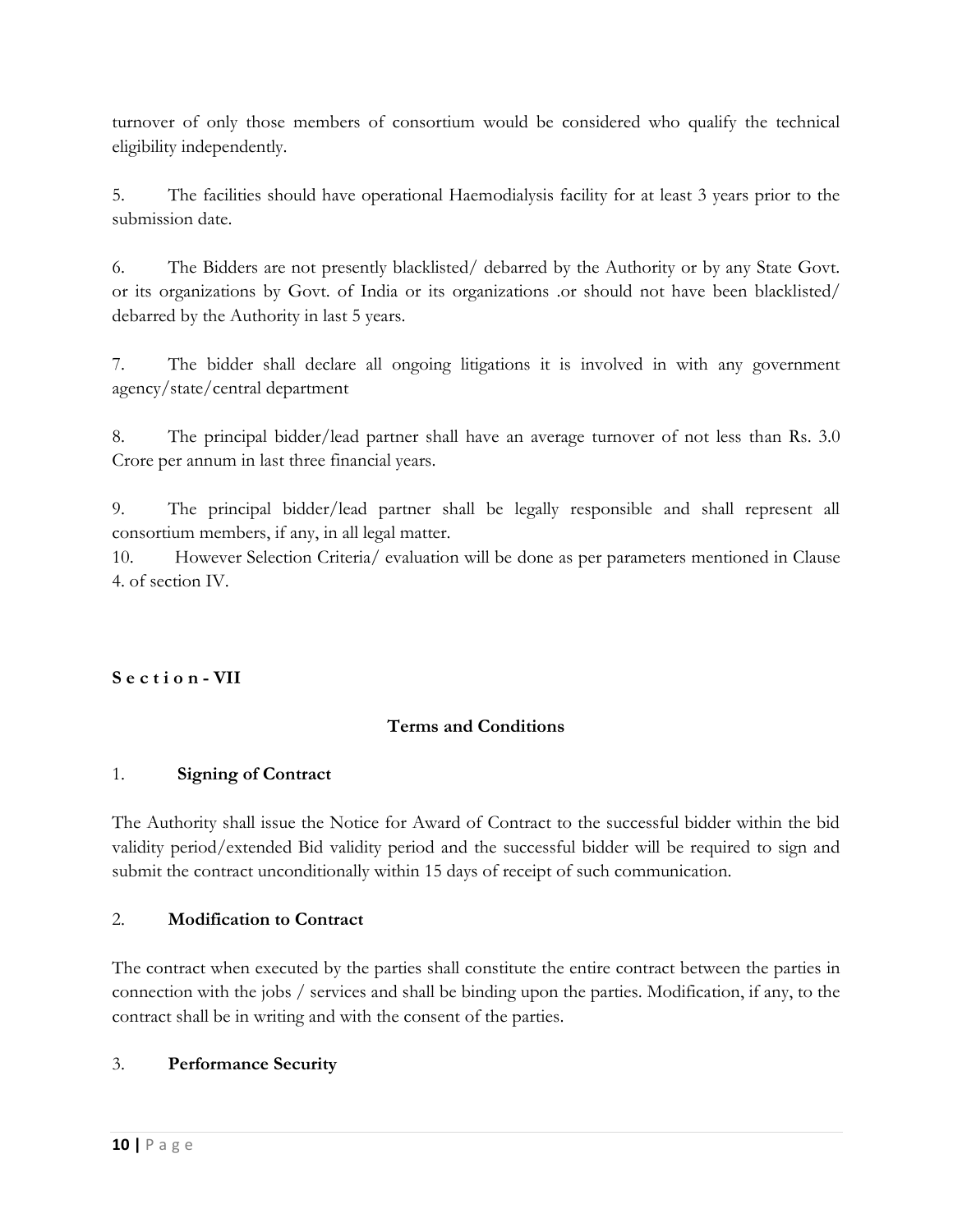a) The successful bidder shall furnish a performance security in the shape of a Bank Guarantee issued by a Nationalized Bank in favor of Tender Inviting Authority for an amount equal to **10% of the total contract value i.e. Rs 17.00 Lakh. (for Two Centres)**. The Bank guarantee shall be as per Performa at "Appendix: G" and remain valid for a period, which is six months beyond the date of expiry of the contract. This shall be submitted within 15 days (minimum) of receiving of Notice for Award of Contract, failing which the EMD may be forfeited and the contract may be cancelled.

b) If the firm / contractor violate any of the terms and conditions of contract, the Performance Security shall be liable for forfeiture, wholly or partly, as decided by SDMC and the contract may also be cancelled.

c) The Authority will release the Performance Security without any interest to the firm / contractor on successful completion of contractual obligations.

# 4. **Compliance of Minimum Wages Act and other statutory requirements**

The bidder shall comply with all the provisions of Minimum Wages Act and other applicable labor laws. The bidder shall also comply with all other statutory provision including but not limited to provisions regarding medical education and eligibility criteria of human resources used by the bidder for providing the services, biomedical waste management, bio-safety, occupational and environmental safety.

Legal liability of the services provided by the bidder shall remain with the service provider. The Service provider shall maintain confidentiality of medical records of patients and shall make adequate arrangement for cyber security.

## 5. **Income Tax**

The Concessionaire shall abide by the Income Tax Rules as applicable.

# 6. **Damages for Mishap/Injury**

The Authority shall not be responsible for damages of any kind or for any mishap/ injury/accident caused to any personnel/property of the bidder while performing duty in the purchaser's / consignee's premises. All liabilities, legal or monetary, arising in that eventuality shall be borne by firm/ concessionaire.

# 7. **Termination of Contract:**

 The Authority may terminate the contract, if the successful bidder withdraws its tender after its acceptance or fails to submit the required Performance Securities for the initial contract and or fails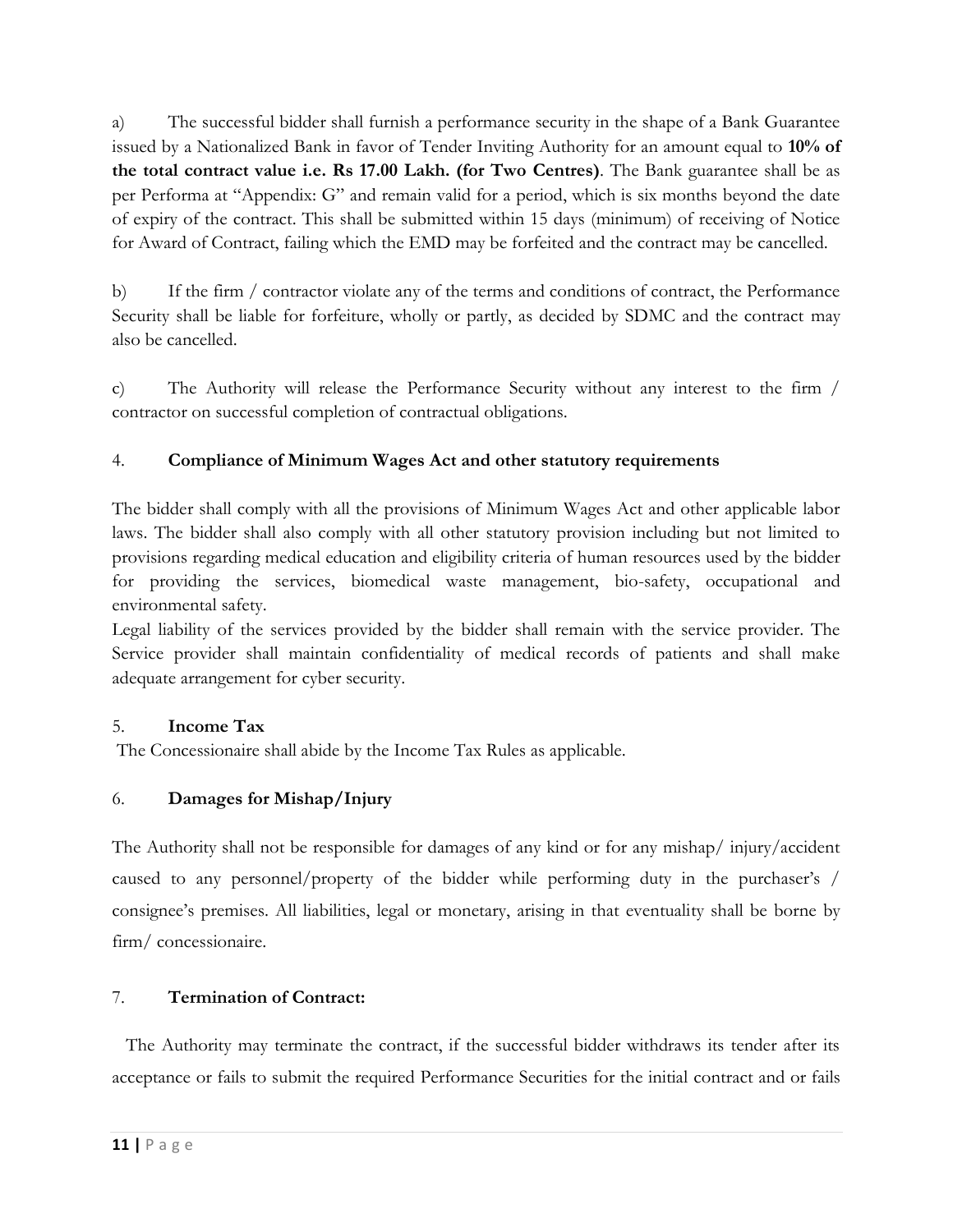to fulfil any other contractual obligations, and the earnest money and the performance security deposited by the defaulting firm shall be forfeited.

 Either party can mutually terminate the contract with 03 (three) months advanced notice from either side for the same.

However the Authority can annul the Tender at any stage without assigning any reason.

#### 8. **Dispute Resolution:**

All the disputes shall be resolved through mutual discussion between the parties, if discussions between the parties' authorized representatives do not resolve the dispute the same shall be referred to DHA for resolution. The disputes, if any through discussion & reference shall have to be resolved within 15 days of first information of the same in writing. In case the disputes are not resolved within 15 days or any party to the dispute is not satisfied with the dispute resolution process he/it may file appeal before the first Appellate Authority i.e. the Addl. Comm. (Health), SDMC, who in turn shall resolve the disputes between the parties with in a further period of 15 days. In case the disputes are still not resolved then either of the party can approach court at **New Delhi only** for adjudication of disputes which could not be resolved through dispute resolution mechanism.

#### 9. **Applicable Law and Jurisdiction of Court:**

The contract shall be governed by and interpreted in accordance with the laws of India and instructions issued by Govt. of India and Govt. of NCT of Delhi/ South Delhi Municipal Corporation for the time being in force. The Court located at Delhi, the place of issue of contract shall have jurisdiction to decide any dispute arising out of in respect of the contract. It is specifically agreed that no other Court shall have jurisdiction in the matter.

#### 10. **Other Terms & Conditions**

a) The Project will be awarded for a period of 05 years and the Service Provider will be obliged to establish, manage and operate the Project in accordance with the provisions of a Contract Agreement and terms and conditions therein. It could be cancelled at any time after providing an opportunity of hearing by the Authority, in case the contractor does not follow the rules, regulations and terms and condition of the contract.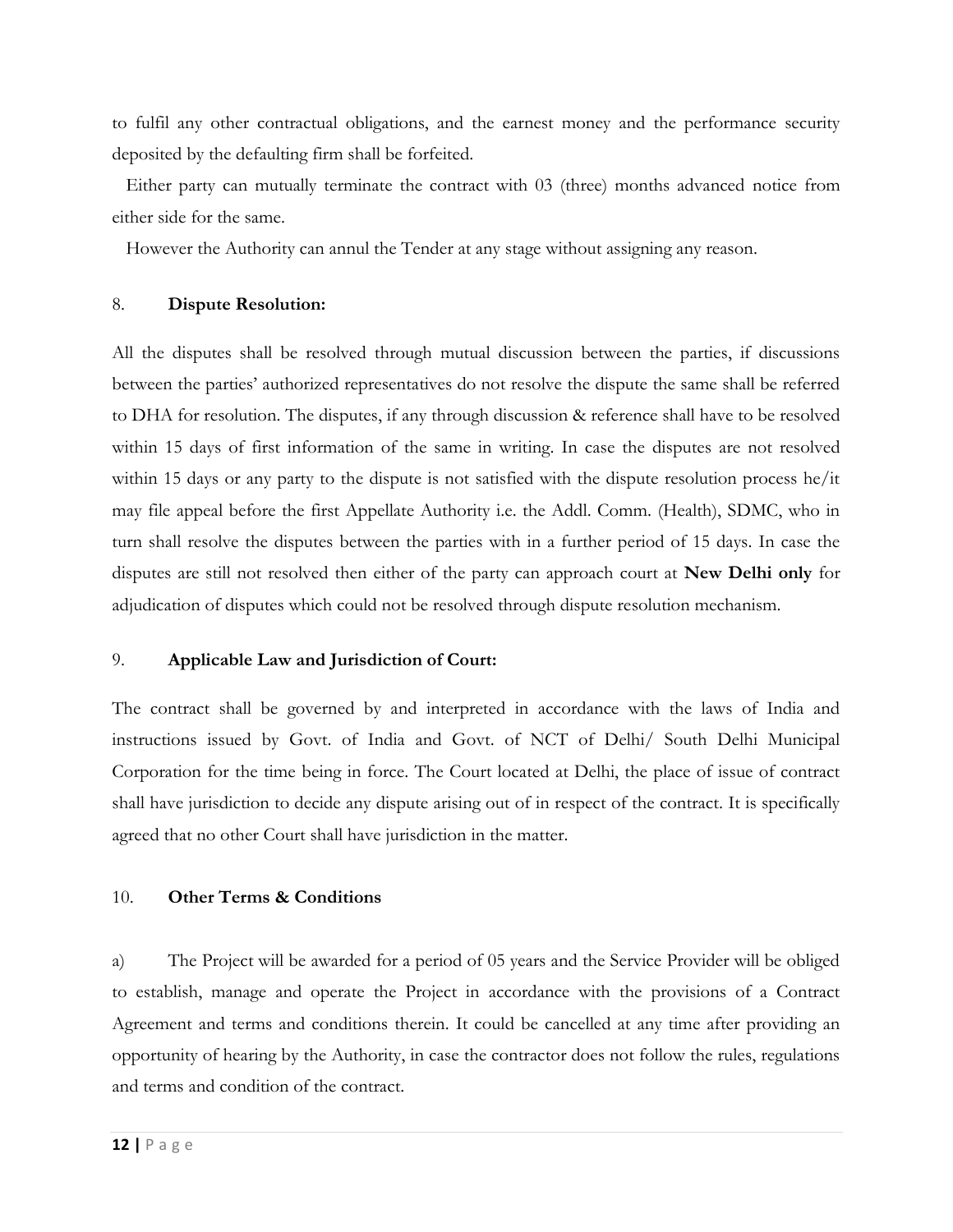b) The Authority may provide the required space, for establishing the Project. A Possession Certificate in plain paper shall be issued while handing over the above mentioned space.

c) New Installation & continuation: The service provider shall commission the Dialysis facility within 90 days of the signing of the contract by both parties. (In case of continuation of the service provider for the subsequent contract period, this time period shall not be valid.) Failing to do so, the penalty to the extent of 0.05% of the Performance Security for each day of delay shall be imposed. In any case, refurbished Dialysis machine is not allowed.

d) Technology Up gradation: The machine shall be suitably upgraded by the service provider under following conditions:

I) Review by a board appointed by Authority (DHA) upon assessing the need for a technology up gradation. Such reviews should not be made in less than one year upon declaration of any national or international guideline accepted by the Government prohibiting the use of earlier (currently installed) technology .

II) After completion of 7 years, the dialysis machine shall be replaced and after the completion of 10 years the complete water treatment system shall be replaced. No refurbished machine/equipment will be allowed.

e) The list of hospitals as provided by SDMC is attached as **Appendix A**.

f) All the pre-requisites such as civil, electrical, air-conditioning, computer or any other changes in the site for installation of machine will be executed by the service provider at its own cost, with due permission of the Authority (permission required only if the space is provide by the administration). The hospital administration will not be responsible for any loss/ damage to the machine/ property due to natural hazard and licensee will take adequate insurance cover at his own risk & liability for all damages arising out due to any unprecedented reasons. The service provider shall provide round the clock security services for the Dialysis facility at its own cost for the entire period of contract. The contract and terms thereof shall be governed by indemnification clause.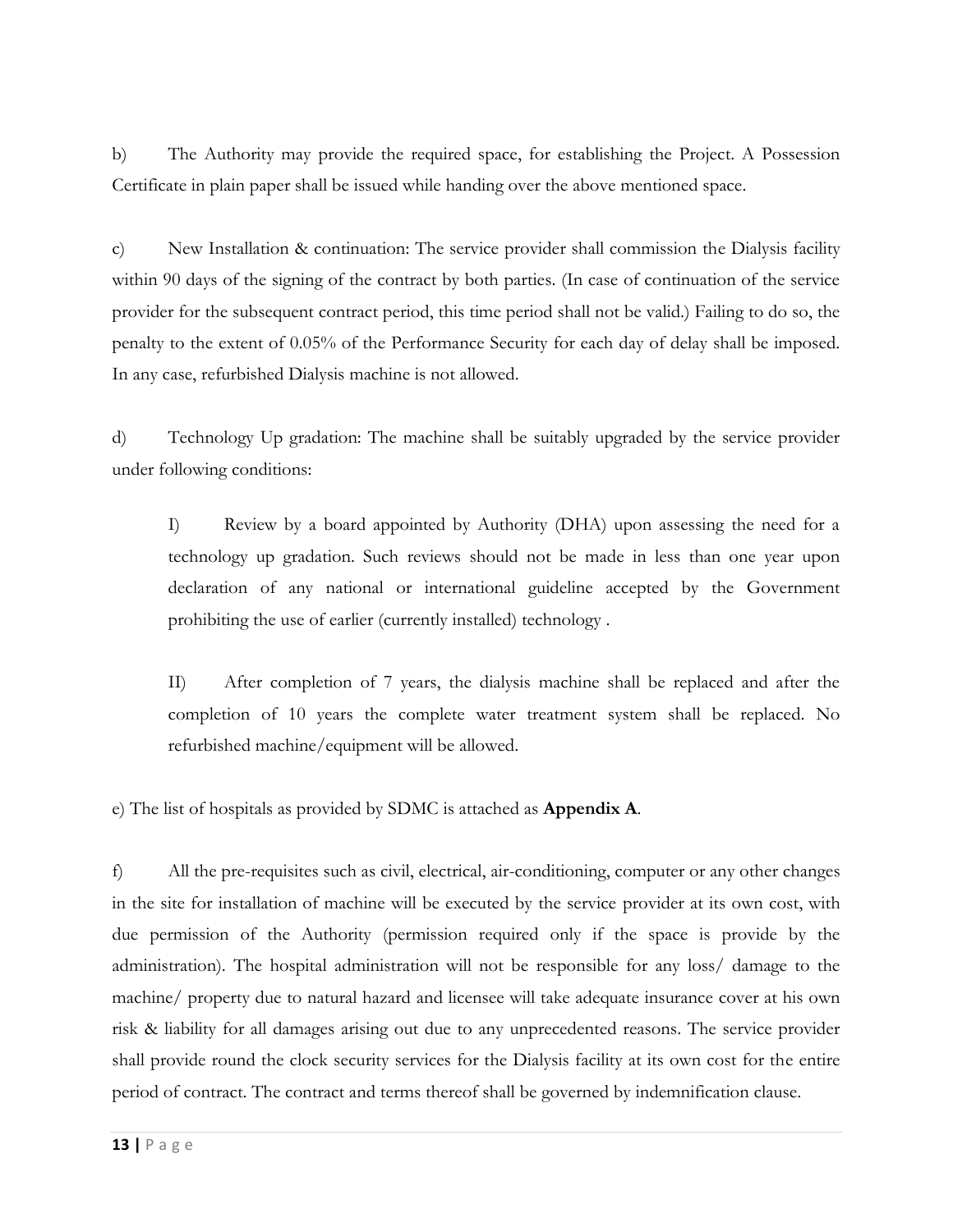g) All expenses on account of man power, and other maintenance of premises and the machine, security or any other expenses incurred in the day to day running of the machine shall be borne by the provider.

h) The service provider shall be responsible, at his own cost, for the overall maintenance and management of each Dialysis facility including:

i. Routine maintenance and repair works and minor alterations;

ii. Maintenance, repair and renewal/ replacement of the Equipments;

iii. Cleaning and sanitization of the Facilities and infectious disease control within the Facilities;

iv. Safety and security of persons and property within the Project Facility; and

v. Management and disposal of all medical and other waste produced in the Facilities at its own cost & risk, as per the applicable guidelines and laws and with particular regard to the protocols and obligations set out under the following:

- 1. Bio-Medical Waste (Management and Handling Rules), 1998;
- 2. Bio-Medical Waste (Management and Handling) (Amendment) Rules, 2003; ; And
- 3. All other applicable rules and regulations, amended from time to time.

vi. The service provider shall arrange for proper drainage and waste water management system.

i) The service provider shall be responsible to carry-out the medical services (the **"Medical Services"/ "Haemo-dialysis Services**") i.e. Haemo dialysis & Allied services including laboratory tests to All Patients (Paying as well as BPL Patients) and provide readings/ parameters of the dialysis session and laboratory test result(s) for all Patients (Paying as well as BPL Patients), in the form of a written report and electronic Medical record. In the course of the administration of the procedure/ medical services to all Patients, all arrangements for sedation and anesthesia procedure shall be the sole responsibility of the service provider.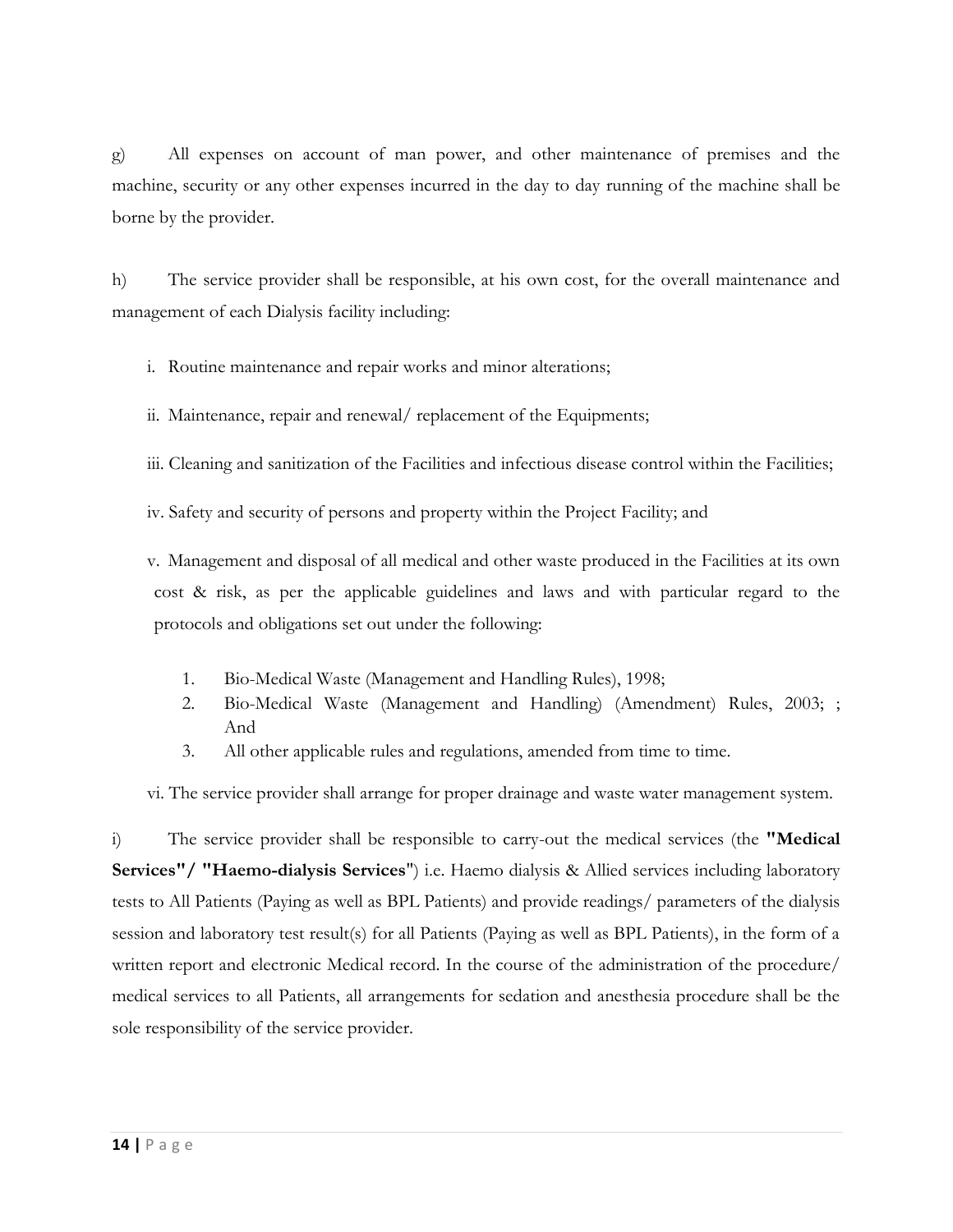j) The Service provider shall be solely and fully responsible for any complication during the process of dialysis or out of dialysis. SDMC shall have no liability/responsibility in this regard.

k) The service provider shall provide for storage of soft copy and hard copy of all records at the Hospital and to the Authority at its own cost. In case of change of service provider for any reason, the stored data must be transferred to the new provider for continuation of storage.

l) Service Provider shall ensure best quality of tests and protocols and shall submit a half yearly report of clinical audit done by a third party or as nominated by the authority. **Service provider will provide the Kt/v and standardized Kt/v report for each patient to the committee.**

m) Annual review of performance and observance of terms & conditions shall be carried out by a committee which shall include MS/CAMO/Addl. DHA (M&TB & Specialist (Medicine)/Nephrologist of SDMC along with other members nominated by the authority. The report of this annual review shall form the basis for extension of the contract annually within the contract period.

n) The service provider will have to maintain an uptime of 90% with maximum 7 days of downtime at a stretch of any single dialysis machine of the facility. In case the service provider fails to do so, the provider shall pay a sum equivalent to cost of a single dialysis multiplied by total number of dialysis done per day during the given month, for each day of shutdown beyond 7 days. If shut down extends beyond 30 days due to technical and/or administrative reasons on the part of service provider, the contract may be cancelled. Concessionaire shall make alternative arrangements for provision of dialysis (including free transportation of patients) in case the machine is out of order/ broken down for period greater than 24 hours. The rates at which the Authority has engaged the service provider shall not change in any case.

o) Receipt shall be issued in Triplicate. The patient must be provided receipt by the service provider. A copy of all such receipts shall be submitted with MS of the Hospital on a monthly basis by the service provider to the Hospital. All receipts shall be subjected to a third party annual audit.

p) The following records shall be maintained on a daily basis by the service provider: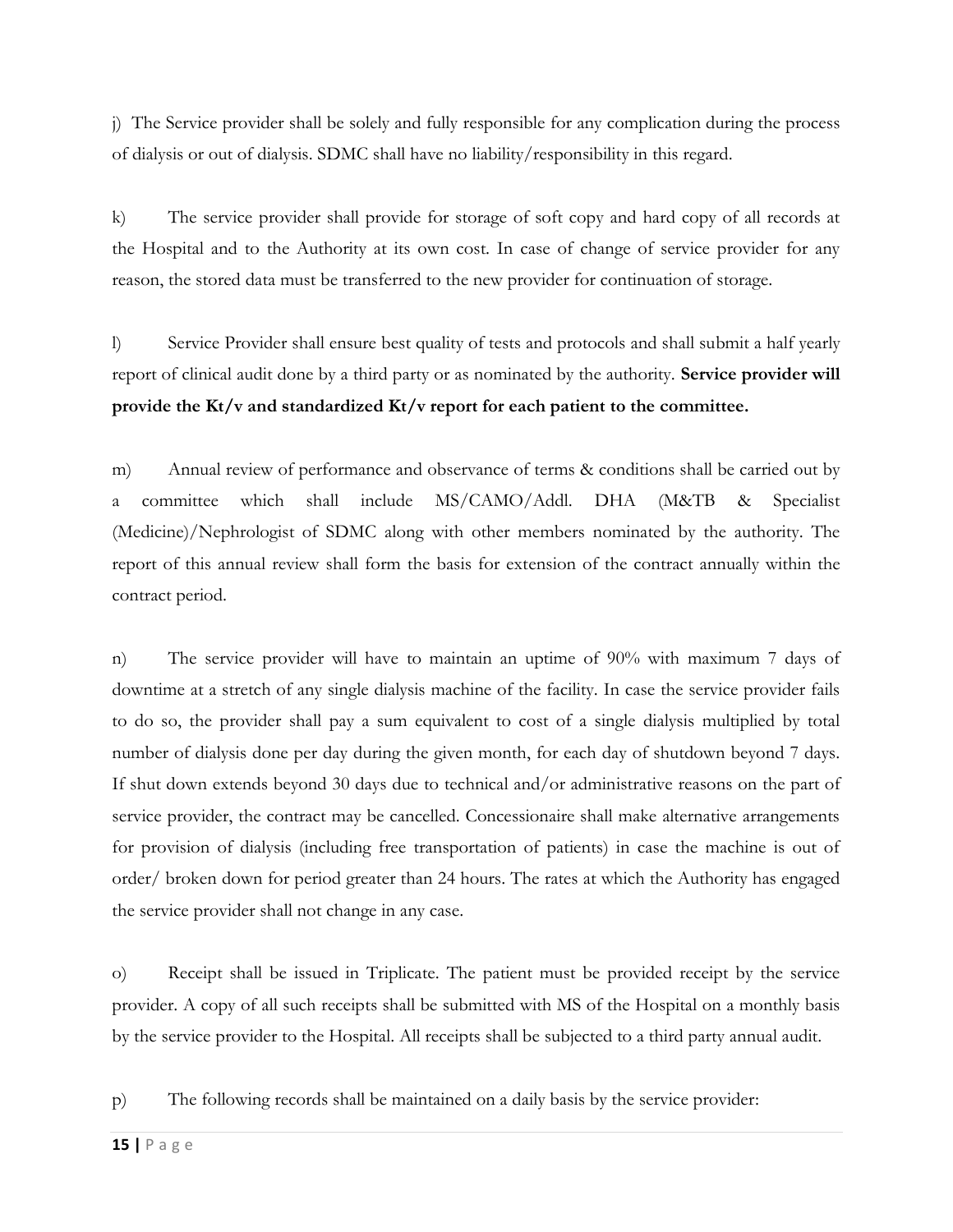- (i) Daily patients register of patients referred by the Hospital to be separately maintained, to be shown to MS or any other competent Authority.
- (ii) Log book for record of any breakdown/shut down of the machine/facility.

11. The service provider shall not sell or transfer any proprietary right or entrust to any other third party for running the facility. The service provider may however refer the test to another center in case of breakdown/shutdown ensuring all other conditions pertaining such as services, reports, records, patient transport and safety of processes and procedures in the referred center. No subletting will be allowed.

12. The provider shall take a third party insurance policy to cover the patients sent by the Hospital against any mishap during patient transport, inside the dialysis facility and for consequences arising due to reporting error. Conforming to the provision of the consumer protection act shall be the sole and absolute responsibility/liability of the service provider. The service shall be liable to pay compensation for any negligence committed by the Concessionaire or his assigns.

13. After closure of the contract agreement between the service provider and the authority, the service provider shall vacate the space occupied within a period of 30 days. The Dialysis Facilities along-with all the assets (equipment, supplies, fixtures, furniture, fittings, consumables, spares, repair & maintenance tools, software, information management system, any other tool, RO plant, autoclave, needle destroyer, any other big or small equipment, instrument or accessory etc.), in good and operational condition, shall revert to the Authority/ Hospitals without any obligation to Authority and/or Hospitals to pay or adjust any consideration or other payment to the Service provider.

14. Availability of Space, shall be made by SDMC at a token License fee of Re1/- PM. and Water & Electricity charges will also be borne by SDMC.

15. The service provider shall provide a resuscitation facilities with crash cart for providing lifesaving support if required by patients within the dialysis facility.

16. Provider shall arrange for appropriate and adequate signage and IEC (Informationeducation- communication) activities for facility as decided by the authority.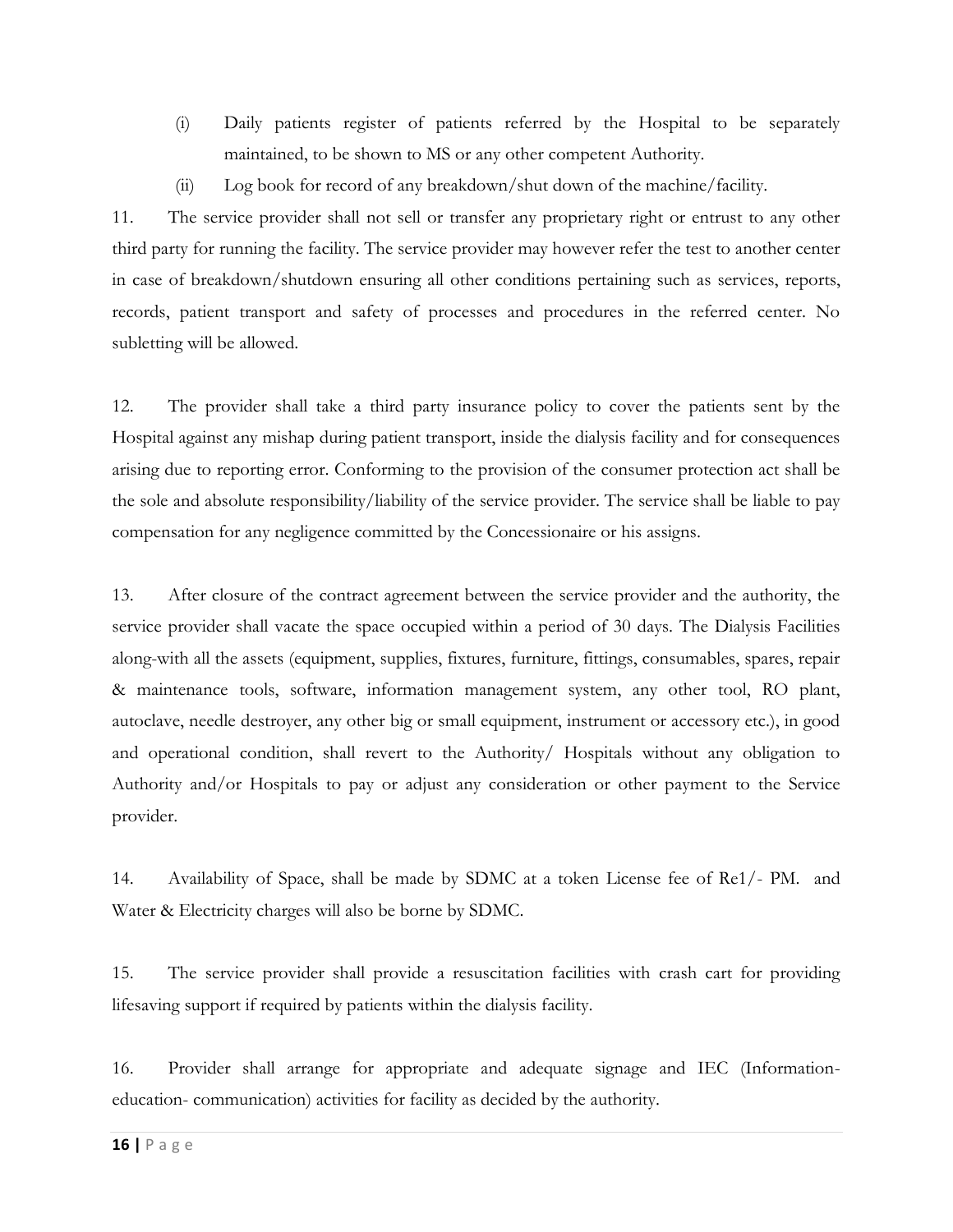17. The provider shall abide by all the guidelines issued by the Authority and statutory bodies. In case of violation the contract could be terminated after providing an opportunity of hearing to the contractor, at one month's notice. Dispute resolution shall be as per dispute resolution clause given in the contract.

18. The Authority shall receive Bids pursuant to this RFP in accordance with the terms set forth herein as modified, altered, amended and clarified from time to time by the Authority, and all Bids shall be prepared and submitted in accordance with such terms on or before the date specified in Clause for submission of Bids.

19. The Service provider shall be obligated to provide minimum of two shifts of Hemodialysis on all working days and 24X7(round the clock) dialysis services, if required, to meet the work load ensuring that no patient has a wait time of more than 24 hours from the scheduled dialysis session.

20. The Service provider must provide interiors( air conditioning to maintain 22 degree, Flooring, wall tiles, False ceiling – if necessary, lighting ), furnishing - curtains / blinds, mattress, bed sheets, Dialysis machines, dialysis consumables, Non dialysis equipment such as bed, TV, Resuscitation Crash cart, Webcam, Washing machine, drinking water station, RO with pre-treatment, electrical / plumbing work with human resources such as dialysis technicians, dialysis nurses and resident medical doctor. The concessionaire shall be responsible for the power back-up system (Inverter etc.) of dialysis centre.

 Further, the increase in dialysis units shall be according to space availability and in case of space constraint the service provider shall create a facility within vicinity of PSMS hospital and or Tilak Ngar Colony Hospital to meet patient load.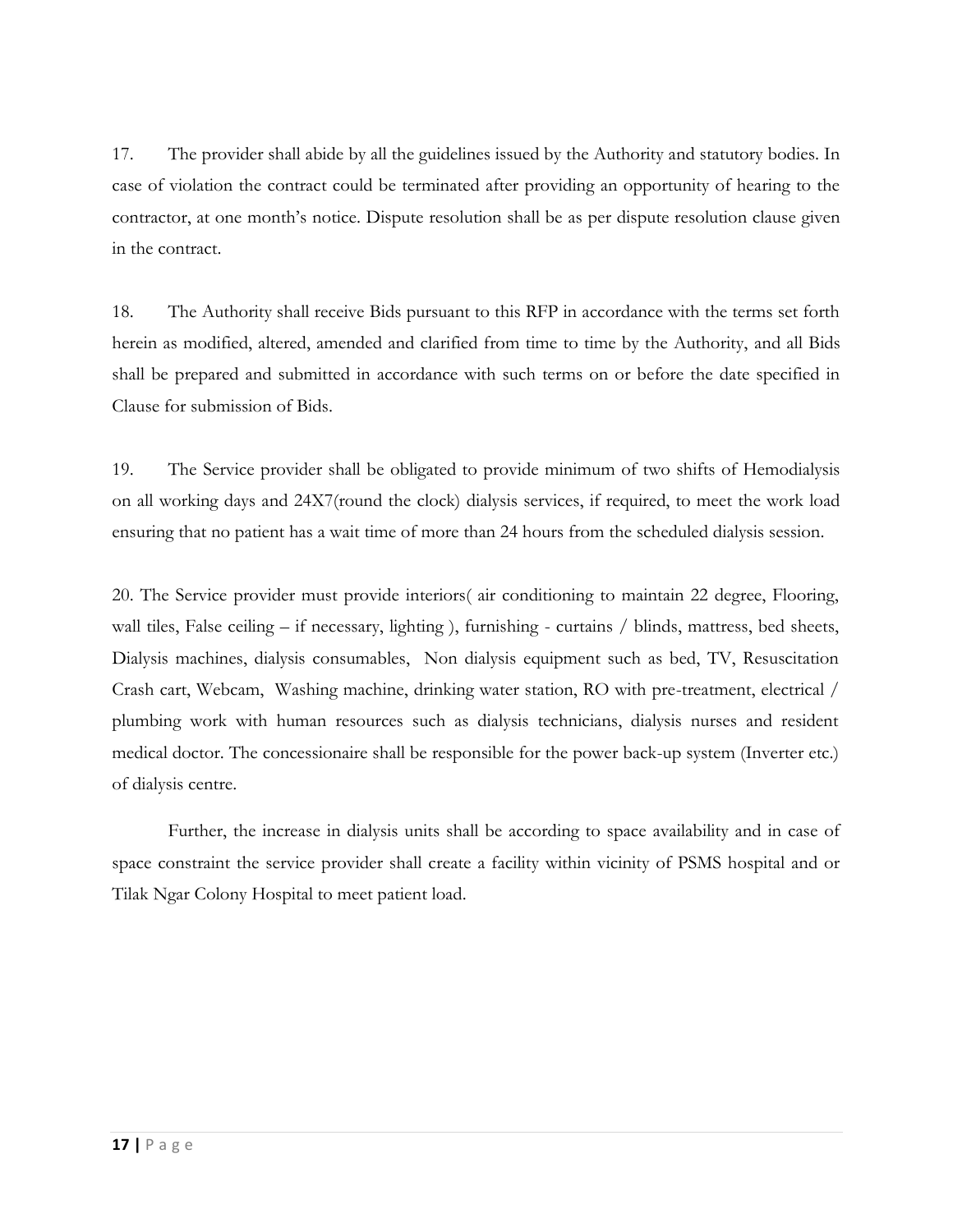## **APPENDIX - A**

# **LOCATION OF FACILITY AND FACILITY WISE DESCRIPTION OF SERVICES REQUIRED**

| Name of District/Sub-District | No. of Dialysis Machines | Land/space to be provided by |
|-------------------------------|--------------------------|------------------------------|
| Hospital & bed strength       | required                 | the corresponding Hospital   |
|                               |                          | (Yes/No)                     |
| Purnima Sethi Multi Specialty | 10                       | Yes                          |
| Hospital, Kalkaji             |                          |                              |
|                               | 10                       | Yes                          |
| Tilak Nagar Colony Hospital,  |                          |                              |
| Tilak Nagar                   |                          |                              |

**APPENDIX -B**

## B**IDDER'S AUTHORISATION LETTER**

## (**To be submitted by authorized agent)**

| To<br>Director, Hospital Administration<br>South Delhi Municipal Corporation,<br>E-1 Block, 18th Floor, Dr. S.P.M. Civic center,<br>J.L.N. Marg, New Delhi 110002; Tel: 011-23226824; 011-23226859 |
|----------------------------------------------------------------------------------------------------------------------------------------------------------------------------------------------------|
|                                                                                                                                                                                                    |
| Dear Sir,                                                                                                                                                                                          |
|                                                                                                                                                                                                    |
| conform that;<br>1.<br>agent) isour authorized agents for --------------------------------                                                                                                         |
| 2.<br>fully trained and experienced service personnel to provide the said services.                                                                                                                |

Yours faithfully,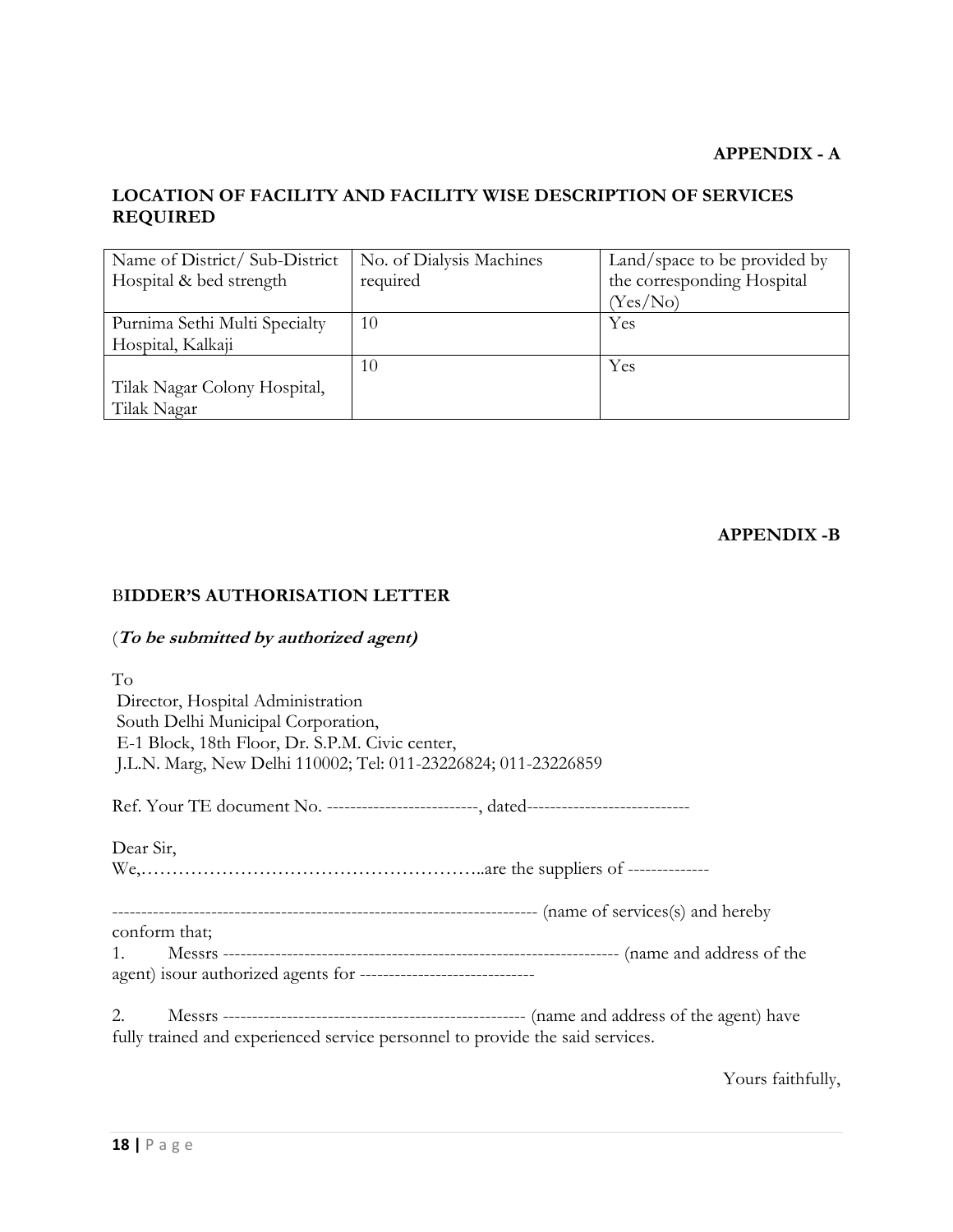Signature with date, name and designation] for and on behalf of Messrs

[Name & Address of the Manufacturers]

 $\overline{\phantom{a}}$  , where  $\overline{\phantom{a}}$  , where  $\overline{\phantom{a}}$  , where  $\overline{\phantom{a}}$ 

\_\_\_\_\_\_\_\_\_\_\_\_\_\_\_\_\_\_\_\_\_\_\_\_\_\_\_\_\_\_\_\_\_\_\_\_\_\_\_\_\_\_

\_\_\_\_\_\_\_\_\_\_\_\_\_\_\_\_\_\_\_\_\_\_\_\_\_\_\_\_\_\_\_\_\_\_\_\_\_\_\_\_\_\_\_

**Note:**

- **1. This letter of authorization should be on the letterhead of the manufacturing firm and should be signed by a senior executive of the manufacturing firm.**
- **2. Original letter shall be attached to the tender.**

# **APPENDIX - C**

# **ASSIGNMENT OF SIMILAR NATURE SUCCESSFULLY COMPLETED DURING LAST THREE YEARS**

1. Attach users' certificates (in original) regarding satisfactory completion of assignments.

| Sr.N           | Assignme | Descriptio | Contract | Date of    | Date of     | Was          | Address of  |
|----------------|----------|------------|----------|------------|-------------|--------------|-------------|
| $\Omega$       | nt       | n of work  | price of | commenceme | completio   | assignment   | organizatio |
|                | contract | /services  | assignme | nt         | $\mathbf n$ | satisfactori | n with      |
|                | No &date | provided   | nt       |            |             | ly           | Phone No.   |
|                |          |            |          |            |             | completed    | where       |
|                |          |            |          |            |             |              | assignment  |
|                |          |            |          |            |             |              | done        |
| $\mathbf{1}$   |          |            |          |            |             |              |             |
| $\overline{2}$ |          |            |          |            |             |              |             |
| $\overline{3}$ |          |            |          |            |             |              |             |
| $\overline{4}$ |          |            |          |            |             |              |             |
| 5              |          |            |          |            |             |              |             |
| 6              |          |            |          |            |             |              |             |
| 7              |          |            |          |            |             |              |             |
| 8              |          |            |          |            |             |              |             |
| 9              |          |            |          |            |             |              |             |
| 10             |          |            |          |            |             |              |             |

Note: Attach extra sheet for above Performa if required.

Signature………………………………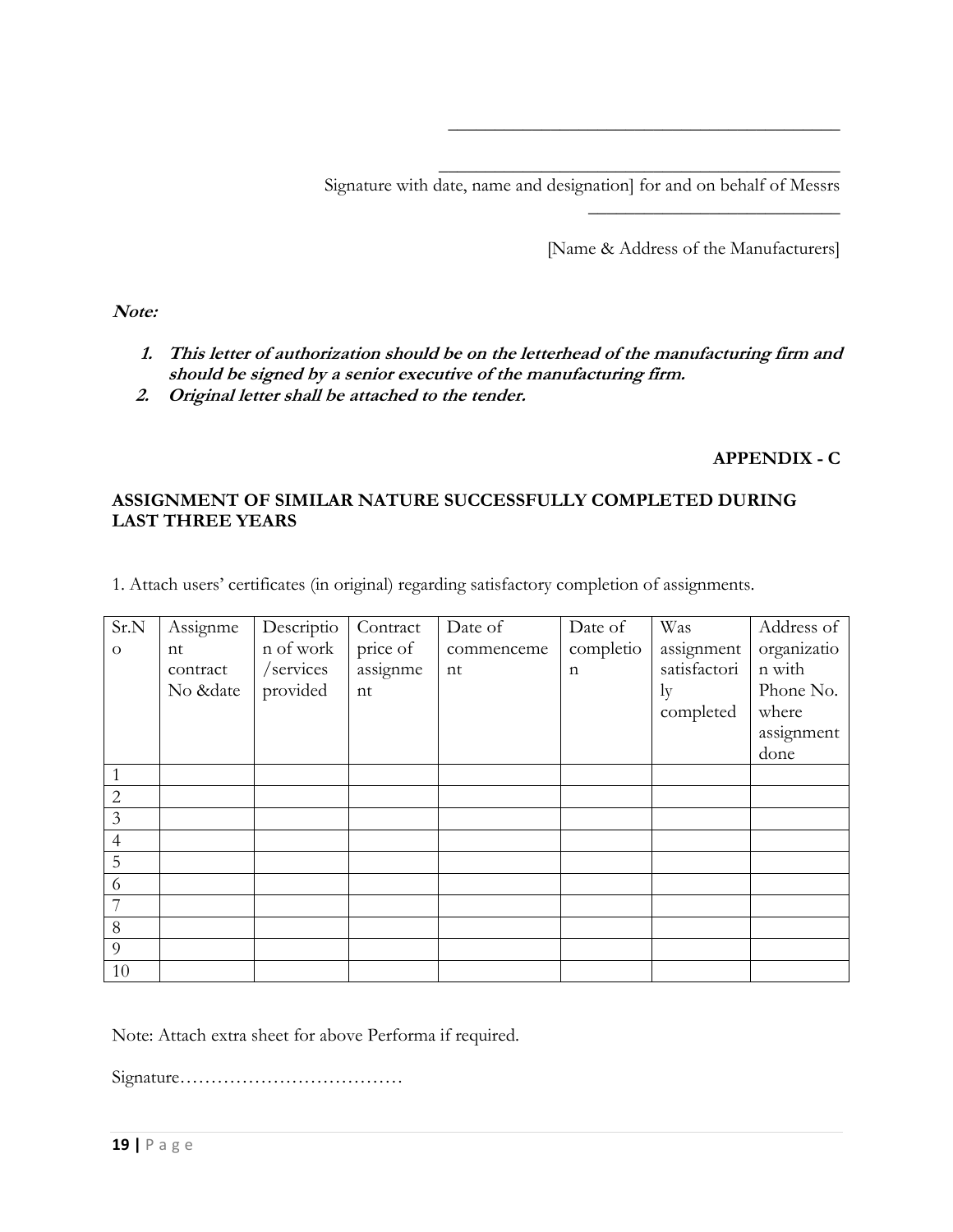Name …………………………………

## **APPENDIX -D**

## **PARTICULARS OF THE BIDDER'S COMPANY**

(To be submitted by all bidders)

- 1. Name :
- 2. Registered Address:
- 3. Local Address (In Delhi NCR):
- 4. Phone:
- 5. E-Mail id:
- 4. Type of Organization: Sole P r o p. /P a r t n e r s h i p/ C o m p a n y including

Manufacturer /Consortium/Trust/ Non- Profit Organization.

- 5. Address of Service centres in the region:
- a) Total No. of services personnel at the existing centres:
- b) Total No. of locations where organization currently has centres:
- 6. Number of service personnel:

| Name | Qualification | <b>Experience (Similar Service)</b> |
|------|---------------|-------------------------------------|
|      |               |                                     |
|      |               |                                     |
|      |               | (use extra sheet if necessary)      |

7. Whether the bidder has NABL/NABH/ISO or any other accreditation? (If yes/ whether documents attached with techno commercial bid)

8. Copy of the Income Tax Returns acknowledgement for last three financial years 2016-17, 2017-18, 2018-19 & 2019-20.

9. Copy of audited accounts statement for the last three financial years 2016, 2017-18, 2018-19.

10. Power of attorney in favour of signatory to tender documents and signatory to Manufacturer's Authorization Letter.

11. Copy of the certificate of registration of CST, VAT and Service Tax with the appropriate authority valid as on date of submission of tender documents.

12. Experience certificate of Bidder regarding existing Dialysis services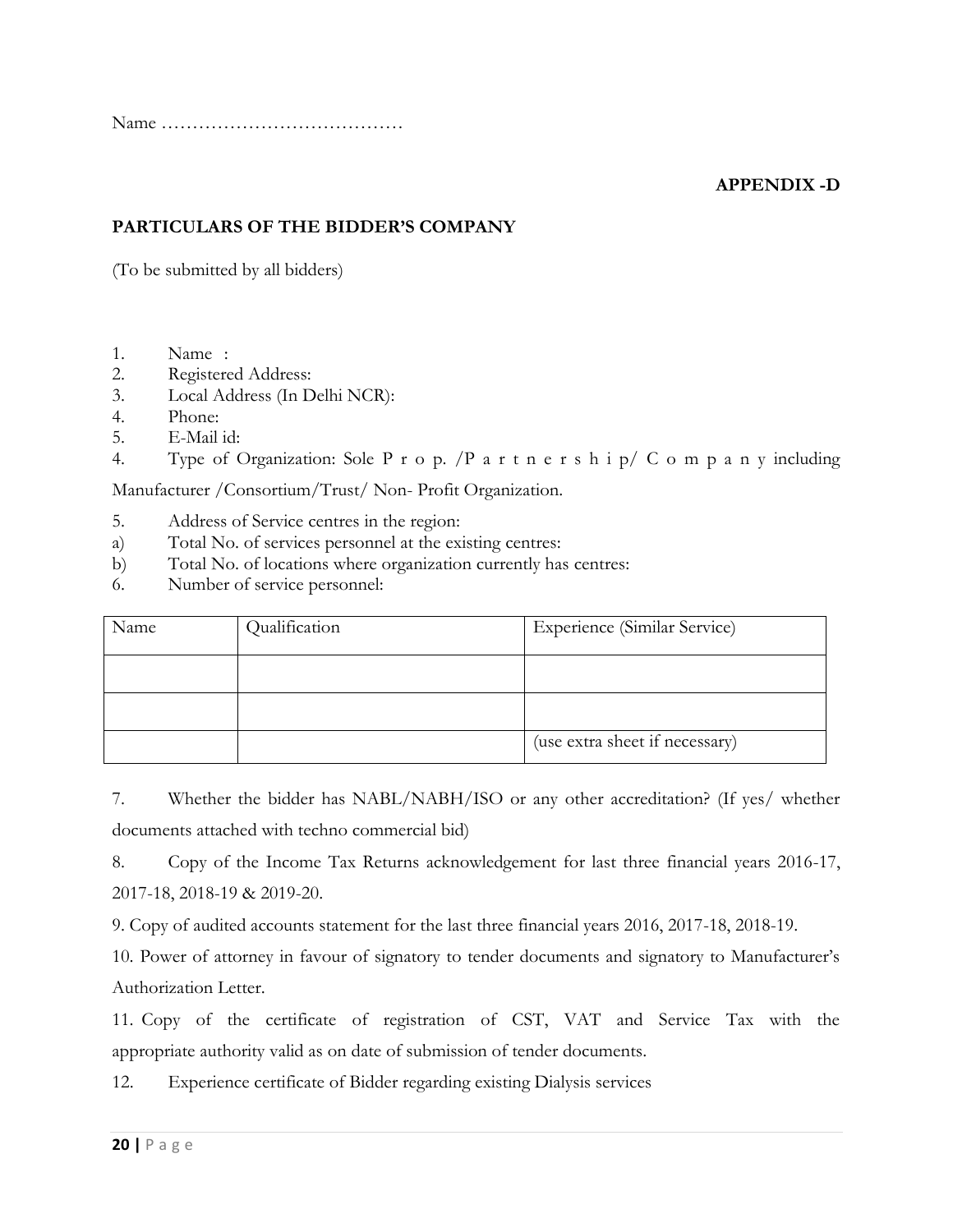13. Details regarding managing/running similar project with Central Govt./ State Govt./ PSU/Local Bodies etc.

14. Brief write-up about the firm / company. (use extra sheet if necessary)

Signature of Bidders

Place, Date:

Name

Official Seal

## **APPENDIX -E**

**Forwarding Letter for Technical Bid**

**(To be submitted by all bidders in their letterhead)**

Date: ………………

To

Director Hospital Administration South Delhi Municipal Corporation, E-1 Block, 18th Floor, Dr. S.P.M. Civic center, J.L.N. Marg, New Delhi 110002;

Sub: Tender for supply of services under Tender No… .

Sir,

We are submitting, herewith our tender for providing Dialysis services for PSMS Hospital, Kalkaji and Tilak Nagar Colony Hospital of SDMC.

We agree to accept all the terms and condition stipulated in your tender enquiry. We also agree to submit performance security as per clause No. 3 of Section VII of Tender Enquiry document.

We agree to keep our offer valid for the period for the period stipulated in your tender enquiry.

Enclosures: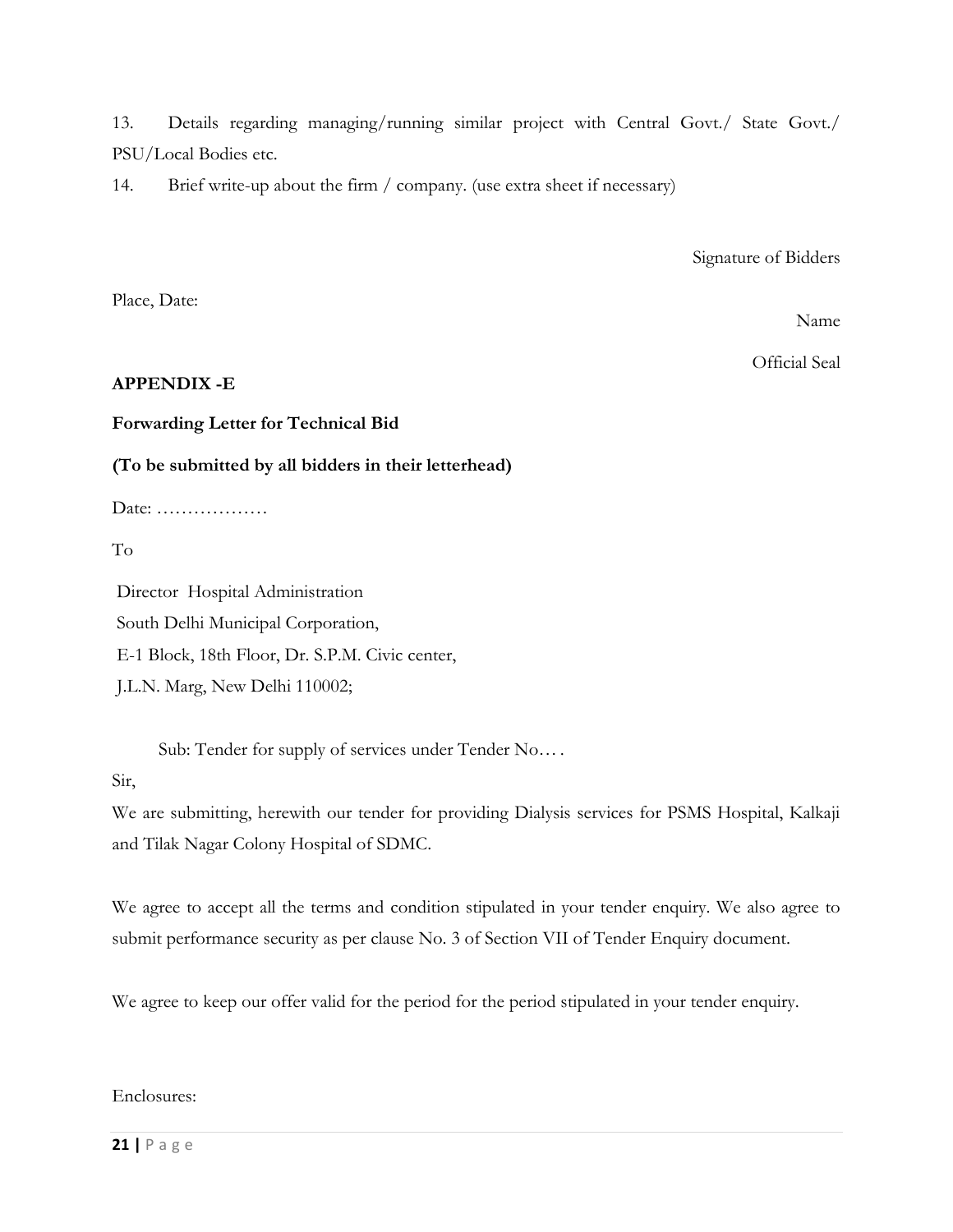| 1. |
|----|
| 2. |
| 3. |
|    |
| 5. |
|    |
|    |

| Seal of the |  |
|-------------|--|
|             |  |

#### **APPENDIX -F**

#### **FINANACING OF PROGRAM**

Bidder need not quote any price as the rate admissible has been decided as given subsequently.

1. Name of the Firm/Bidder: …..……………..…………………………

2. The rate is for per session cost of Haemo-dialysis and factors all the infrastructure with Single use Dialyser for both Sero-negative & Sero-Positive, single use blood tubing, HR (trained & qualified Nephrologist, medical officers, Nurses, technicians, supportive infrastructure, dialyzer and all other consumables etc.), operational and maintenance cost for the project.

3. The firm/bidder is expected to deliver the services for a minimum period of seven years.

4. The successful bidder/firm has to deposit 10% of the contract value\* as performance security in form of Irrevocable Bank Guarantee/DD/FDR issued by a Nationalized Bank with validity six months beyond the duration of the contract.

# **(\* Contract Value will be calculated @ say Rs. 1400/- per Dialysis X 20 ( 2 shift per bed)x 25 days x12= Rs. 84 Lakh annually)**

#### **For Two Centers: 84x2= 168 Lakh, say 170 lakh; 10% of 170 Lakh = Rs. 17.00 lakh)**

The cost per Haemodialyis per session will be Rs **1400/- (in word) Rs. One thousand four hundred only) i.e. at present CGHS Delhi (Non NABH rate)**

The prices finalized are firm and inclusive of all taxes and duties presently in force.

**The patients will pay the charges for dialysis directly to the service provider.**

**I/We agree to the above mentioned rates.**

Signature ………………………………… Name with Seal ..………………………….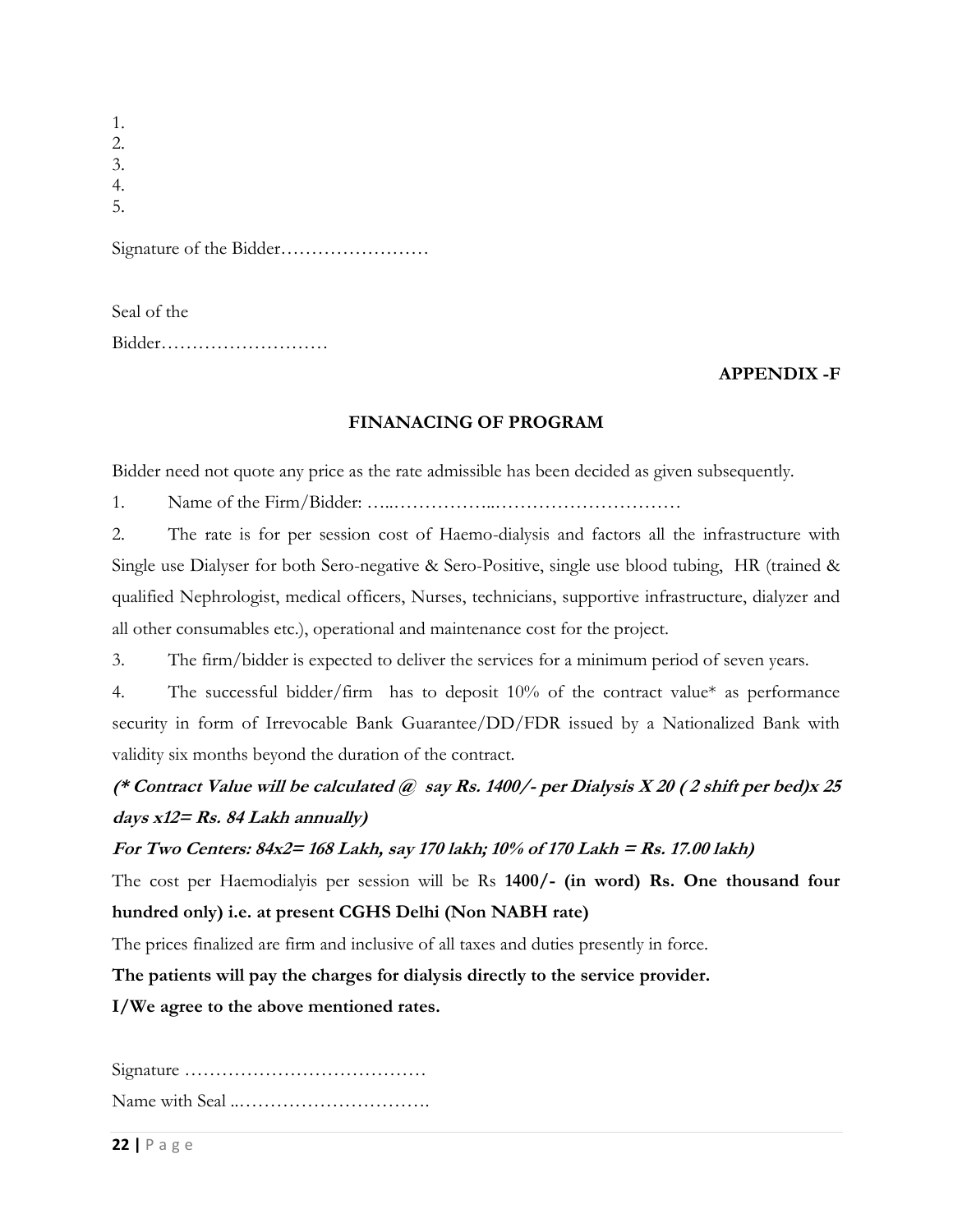#### **Proforma for Bank Guarantee.**

To Director Hospital Administration South Delhi Municipal Corporation, E-1 Block, 18th Floor, Dr. S.P.M. Civic center, J.L.N. Marg, New Delhi 110002;

WHEREAS……………………………………………………..(Name and address of the Service Provider) (Hereinafter called "the Service provider" has undertaken, in pursuance of contract No……………….. dated …………………….. (here in after "the contract") to provided Dialysis services.

AND WHEREAS it has been stipulated by you in the said contract that the service provider shall furnish you with a bank guarantee by a scheduled commercial bank recognized by you for the sum specified therein as security for compliance with its obligations in accordance with the contract;

AND WHEREAS we have agreed to give such a bank guarantee on behalf of the service provider; NOW THEREFORE we hereby affirm that we are guarantors and responsible to you, on behalf of the service provider, up to a total of………………………………………….. (Amount of the guarantee in words and figures), and we undertake to pay you, upon your first written demand declaring the service provider to be in default under the contract and without cavil or argument, any sum or sums within the limits of (amount of guarantee) as aforesaid, without your needing to prove or to show grounds or reasons for your demand or the sum specified therein.

We hereby waive the necessity of your demanding the said debt from the service provider before presenting us with the demand.

We further agree that no change or addition to or other modification of the terms of the contract to be performed there under or of any of the contract documents which may be made between you and the service provider shall in any way release us from any liability under this guarantee and we hereby waive notice of any such change, addition or modification.

 This guarantee shall be valid up to 6 months after the contract termination date ………….. (Indicate date)

…………………………………………………………

(Signature with date of the authorized officer of the Bank)

……………………………………………………………….

Name and designation of the officer

……………………………………………………………….. Seal, name & address of the Bank and address of the Branch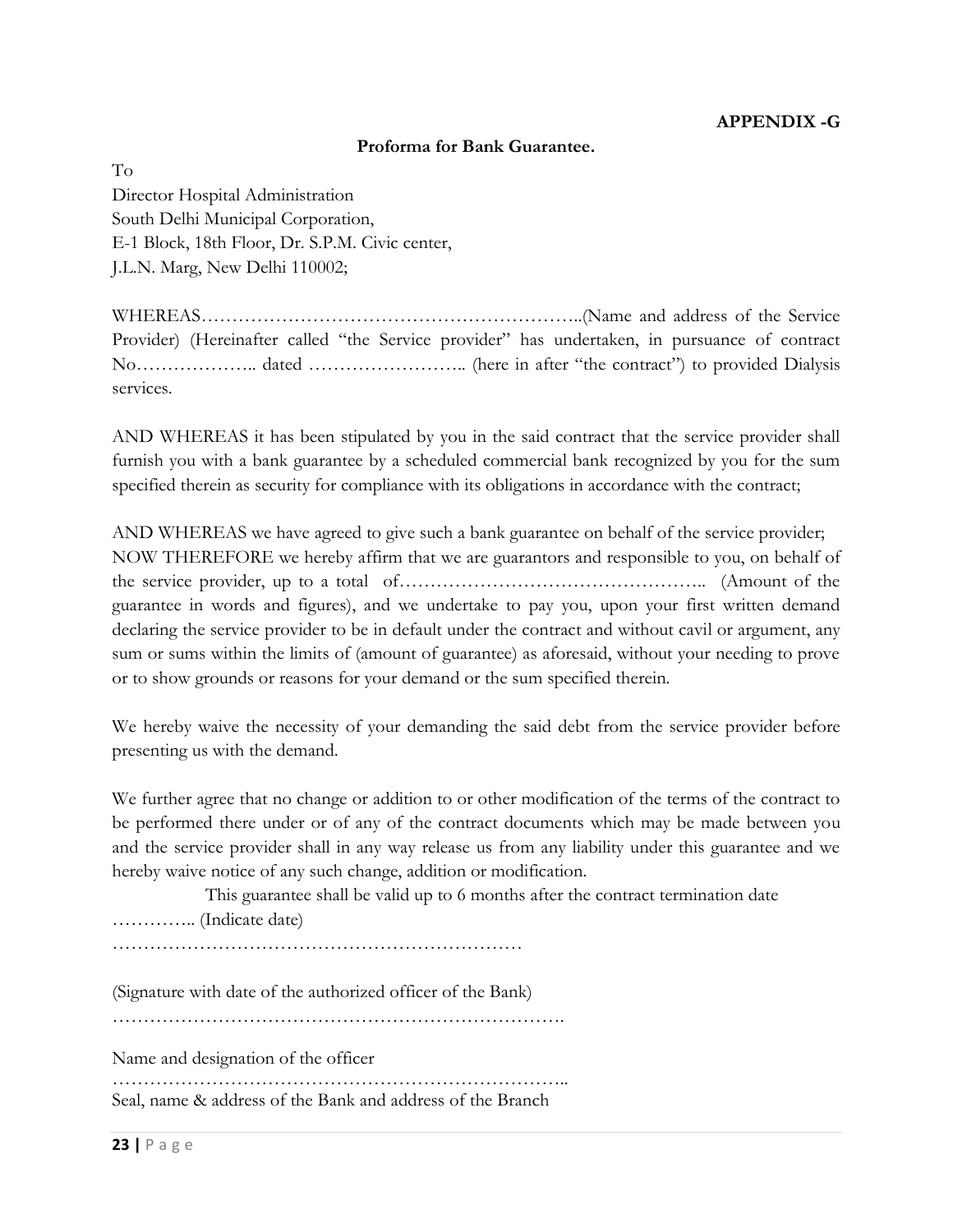#### **APPENDIX -H**

#### **Declaration by Bidder**

I/We ……………………………… agree that the rate fixed by SDMC (CGHS Delhi rates, Non NABH we shall remain valid for the period of contract from the date of approval. I/We will abide by all the terms & conditions set forth in the tender documents No. …….. /

**I/We do hereby declare, I/We have not been de- recognized / black listed by any State Govt./ Union Territory / Govt. of India / Govt. Organization / Govt. Health Institutions.**

**Signature of the bidder:**

**Date:**

**Name & Address of the Firm:**

*Affidavit before Executive Magistrate / Notary Public in Rs.100.00 stamp paper.*

#### **APPENDIX -I**

#### **Records for Procedure**

Dialysis centre shall maintain a record system to provide readily available information on:

#### 1. **Patient care**

- a. Dialysis charts
- b. Standing order for haemodialysis updated quarterly
- c. Physician's order
- d. Completed consent form
- e. Patient's monitoring sheet
- f. Standing order for medication
- g. Laboratory results
- h. Confinements with corresponding date and name of hospital
- i. History and physical examination
- j. Complication list
- k. Transfer/referral slip (for patients that will be transferred or referred to another health facility)

#### 2. **Incident and accident (in logbooks)**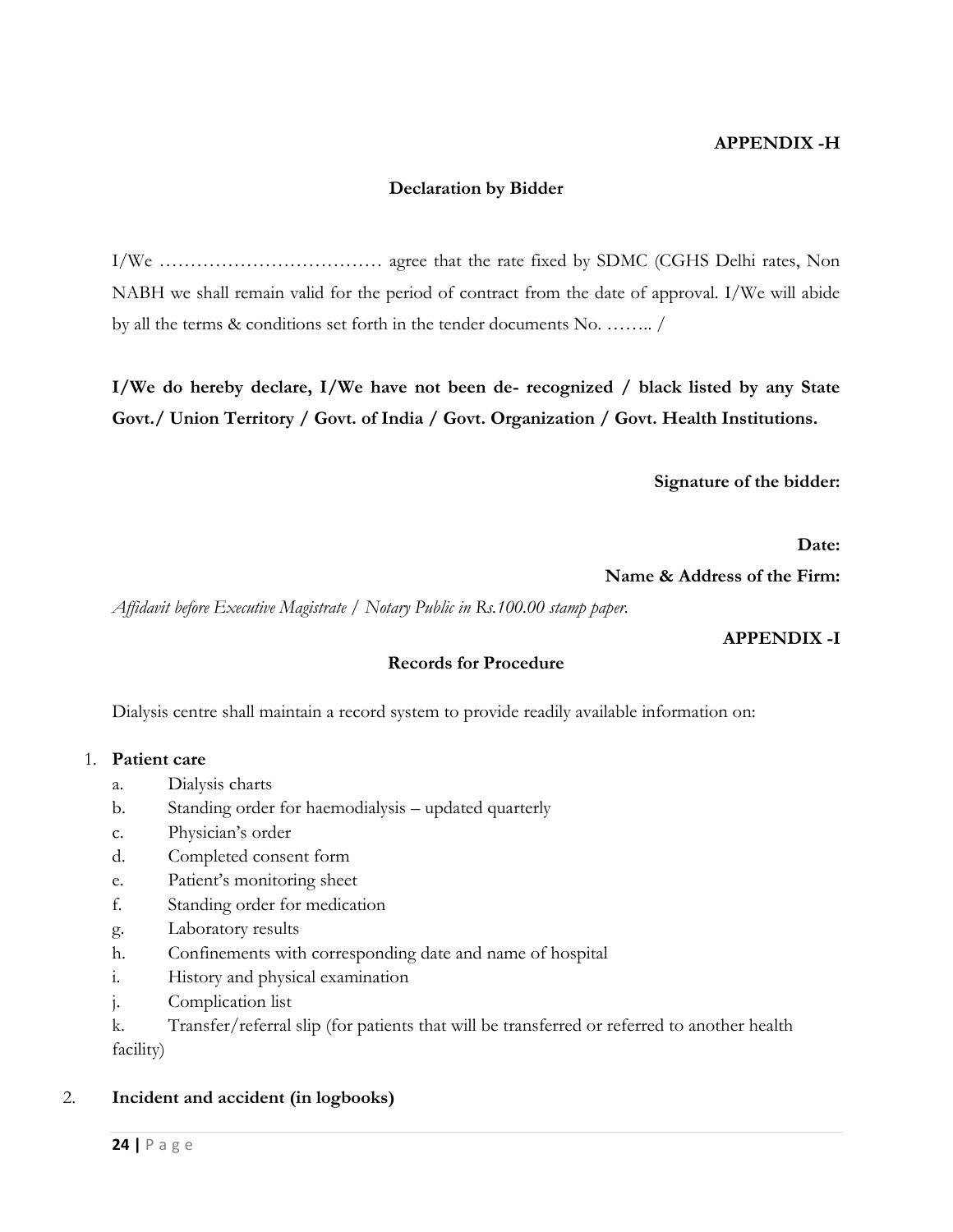- a. Complications related to dialysis procedure
- b. Complications related to vascular access
- c. Complications related to disease process
- d. Dialysis adequacy of patients on thrice weakly treatments
- e. Outcomes
- f. Staff/patient's hepatitis status

#### 3. S**taff and patient vaccination and antibody titer status as applicable**

- a. Hepatitis B (double dose)  $-0$ , 1, 2, 6 months
- b. Influenza annually
- c. Pneumococcal every 5 years

#### 4. **Water treatment**

- a. Bacteriological
- b. Endotoxin
- c. Chemical

#### 5. **Facility and equipment maintenance schedule**

- a. Preventive maintenance
- b. Corrective measures

# **APPENDIX -J**

## **Equipment List**

Emergency equipment: The following equipment should be provided for by the service provider:

- 1. Resuscitation equipment including Laryngoscope, endo-tracheal tubes, suction equipment, Xylocaine spray, oro-pharyngeal and nasopharyngeal airways, Ambu Bag-Adult & Paediatric (neonatal, if indicated)
- 2. Oxygen cylinders with flow meter/ tubing/catheter/face mask/nasal prongs
- 3. Suction Apparatus
- 4. Defibrillator with accessories
- 5. Equipment for dressing/bandaging/suturing
- 6. Basic diagnostic equipment- Blood Pressure Apparatus, Stethoscope,, weighing machine, thermometer
- 7. ECG Machine
- 8. Pulse Oxymeter
- 9. Nebulizer with accessories
- 10. Dialyzer reprocessing unit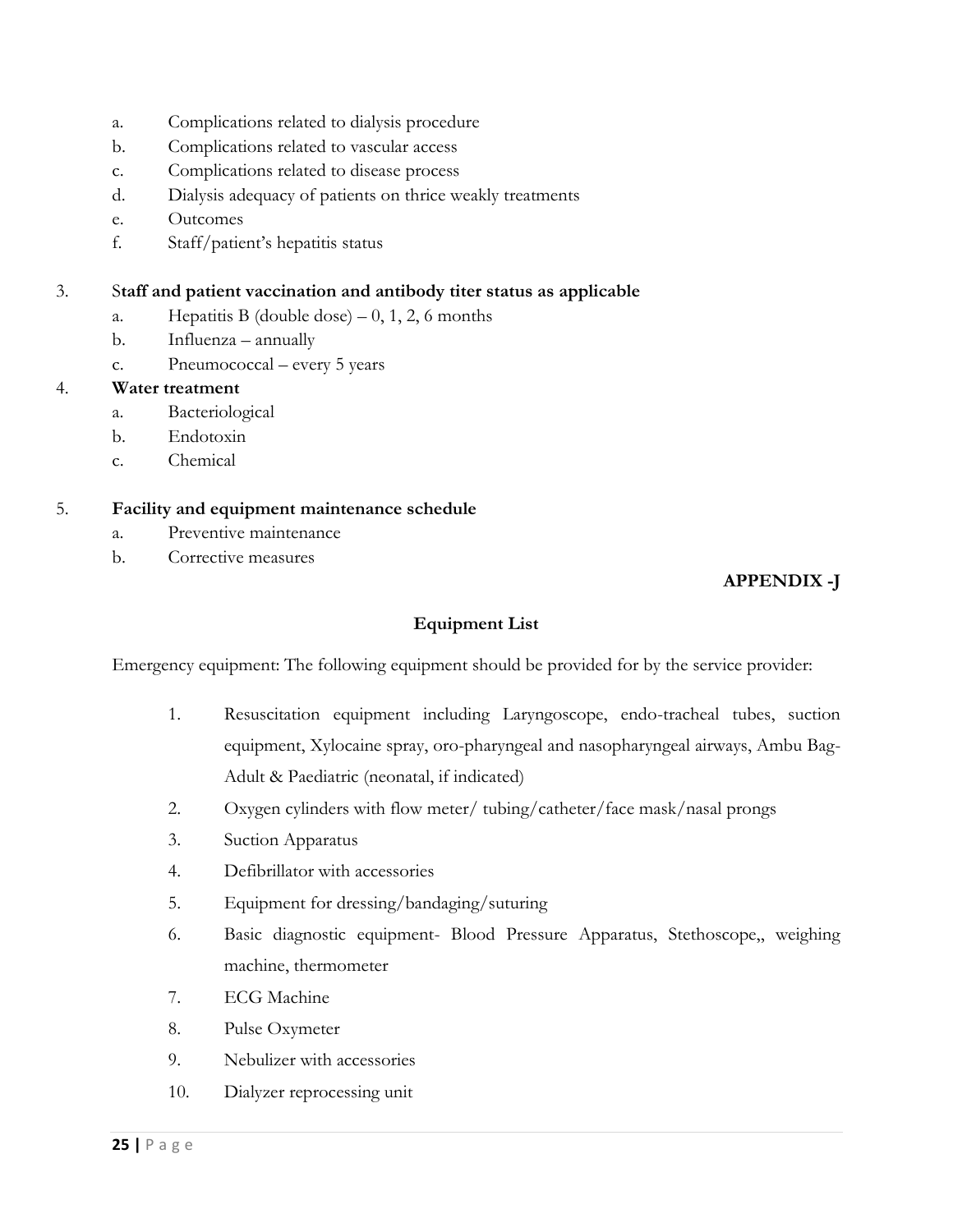- 11. ACT machine
- 12. Cardiac monitors
- 13. Vein finder
- 14. All required consumables for adult and pediatric patients
- 15. Adequate Power back- up facility
- 16. CCTV monitoring system
- 17. Television for patients

#### **APPENDIX -K**

#### **Records for Procedure**

It is recommended to have the following minimum standards and staffing pattern for the Dialysis unit.

Sl. No. Staff Ratio

- 1. Qualified Nephrologist / MD Medicine with one year dialysis training from recognized center performing one visit at least every week and clinical review for all patients
- 2. Medical Officers (on duty) One doctor (MBBS) per shift for a maximum of 10 machines. 3 Dialysis technicians/ nurses: One technician for every 3 machines and one dedicated for dialysis machine for patients with blood borne infections per shift
- 3. Dialysis technician (qualified) should be in ratio of 1 person to 3 machines per working shift covering two dialysis treatment. (For 10 machine center it be 3 Technicians). Each Center should have one medical nurse conversant with Dialysis Procedures
- 4. Dietician (optional)
- 5. Sweepers 1 for every five machine per shift
- 6. Hospital attendant 1 for every five machines per shift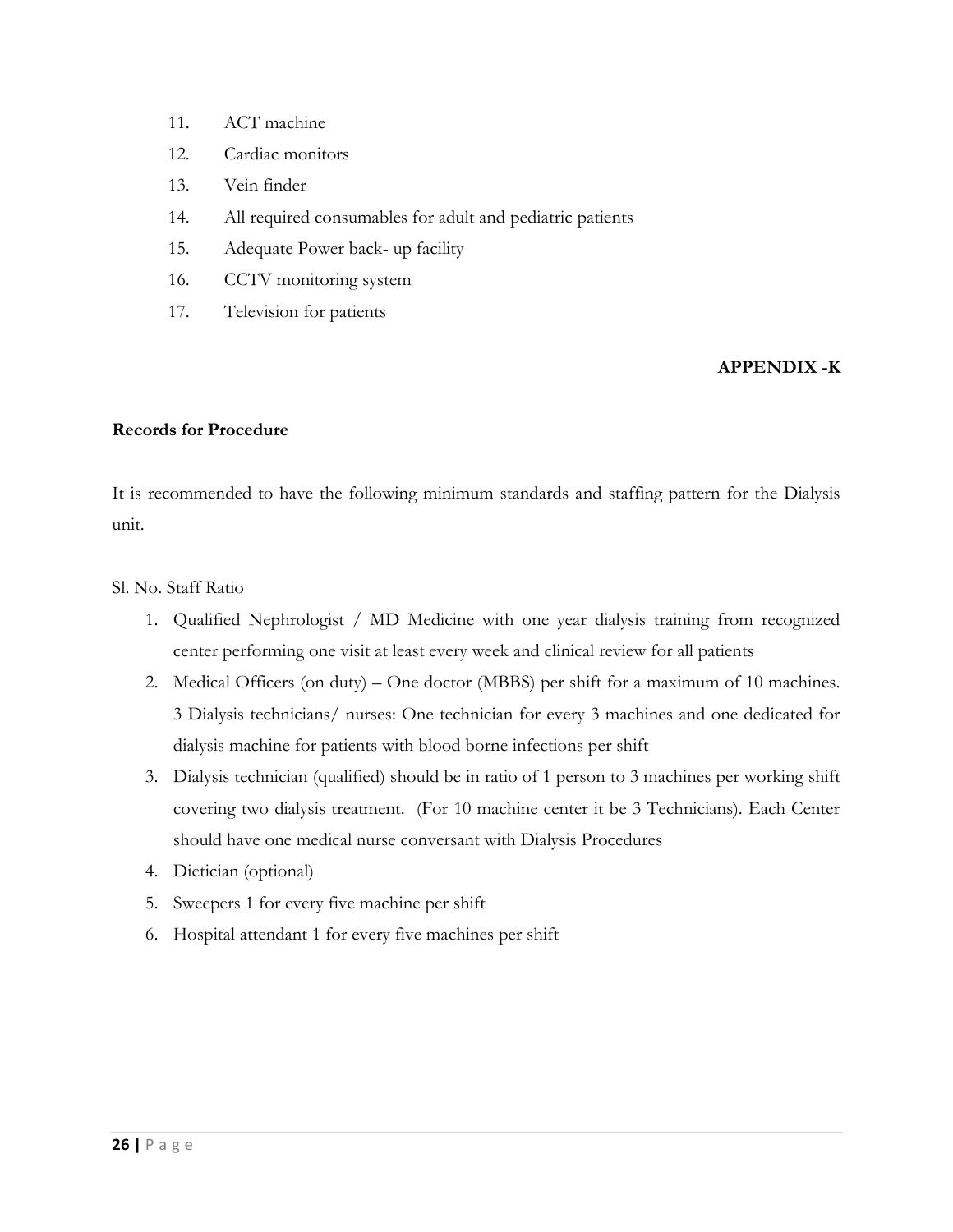#### **APPENDIX -L**

#### **Hemodialysis Machine & associated Systems**

- 1. Bidders must supply Dialysis Machines, Dialyzer, BT and AVF that have approval of US FDA or European CE or MOH Japan or MOH Canada or MOH Australia. All remaining consumables supplies must have India Drug license approval. This entire machine must be brand new and should be supported by documentary proof.
- 2. The concessionaire shall provide dialysis service to both sero-positive and sero-negative patients with **"single use dialyzer and blood tubing"** for every session of dialysis

#### A. **HD machine: Mandatory**

- 1. Blood pump to achieve a unidirectional flow up to 400ml/min
- 2. Heparin pump
- 3. Arterial line and venous line pressure monitors
- 4. Functional air bubble detector
- 1. Mixing proportion of unit with bicarbonate dialysis facility, rate of Dialysate delivery from 300 to 500 ml/min or more.
- 2. Conductivity meter
- 3. Functional blood leak detector
- 4. Dialysate temperature regulator that has a range of temperature 35 to 39 0C
- 5. Volumetric UF control
- 6. Safety devices functioning alarms, venous blood camp
- 7. Dialysate filter
- 8. Machine should be US FDA or European CE or MOH Japan or MOH Canada or MOH Australia. Machine should capture all error logs such as operations errors, alarms and disinfection history. It should be compatible to connect central delivery of Dialysate if needed.
- 9. Machine should be adaptable with universal blood tubing**.**
- 10. Dialysis Adequacy of Kt /v should be available along with standardized Kt/v report for each patient Blood pump rate must be minimum 30 ml /min up to 600ml/min.

#### B. **HD machine: Optional**

1**.** On line blood volume monitor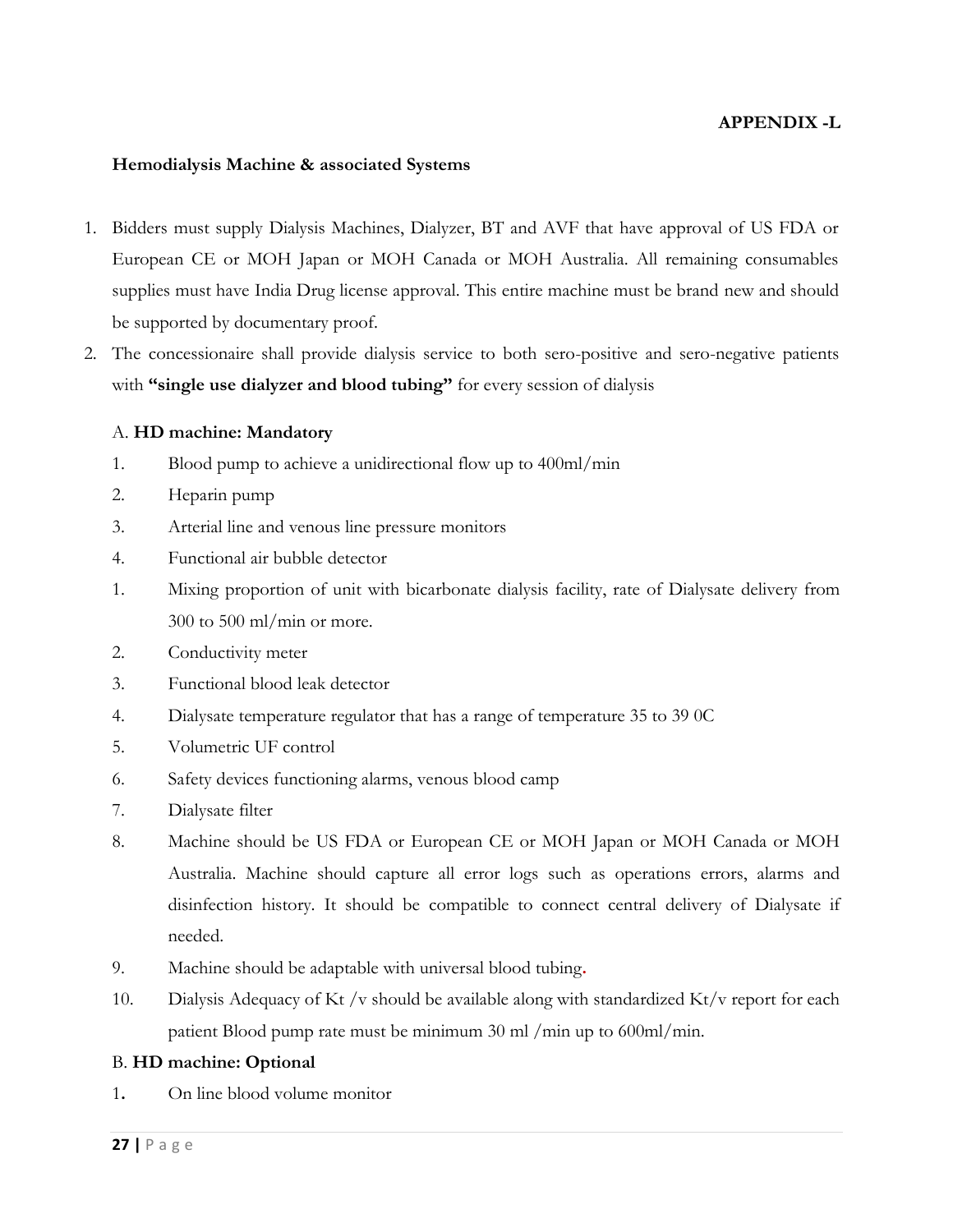- 2. On line urea clearance
- 3. Sodium profiling of dialysate
- 4. Single needle dialysis facility
- 5. Hemodiafiltration
- 6. Optical detector

## C. **Monitoring and Evaluation of HD machine**

1. Conductivity of the final dialysate being delivered to the dialyzer should be checked before every treatment. According to manufacturers' instructions, the conductivity should be checked with an independent reference meter which is known to be properly calibrated.

Conductivity must be within the manufacturer's stated specifics. The frequency of checking with independent reference meter should be as per manufacturer's guideline and also every time the machine is calibrated and repaired.

2. When used, the pH of bicarbonate dialysate should also be confirmed before each treatment. Variable Sodium, Acetate, Bicarbonate, regulated Ultra Filtration and sequential dialysis

If the pH is below 6.5 or above 7.5, dialysis should not be started, even when conductivity within limits acceptable. The pH can be checked with a similar pH meter.

3. Temperature should also be within the manufacturer's specifications. Temperature may be checked with an independent reference meter or with a reference thermometer.

4. Absence of residual germicide should be verified on all delivery systems connected to a single water treatment "loop" before dialysis begins. Such testing must be performed with an assay known to detect the minimum standard level.

5. A test of proper functioning of the air/foam detector should be performed before dialysis is initiated. This test should be a direct test of function of the alarm, causing interruption of the blood pump an actuation of the blood line clamp, either by introducing air into the venous level detector or by removing the tubing so that air is sensed by the detector as recommended by the device manufacturer.

6. The blood detector must be checked for proper armed status according to the method recommended by the manufacturer.

7. The user should perform applicable tests of the UF control system as prescribed by the manufacturer.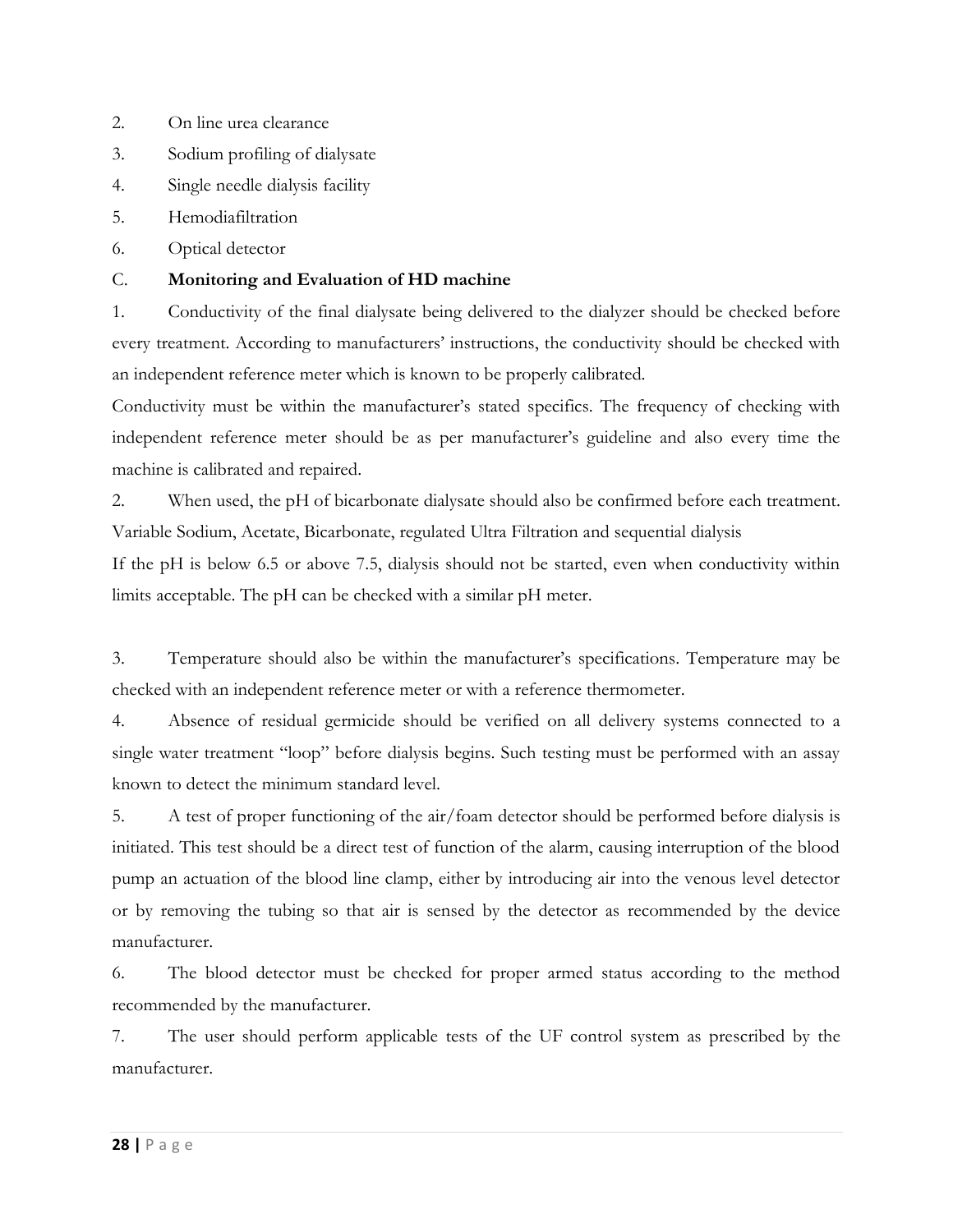8. All other alarms must be tested according to the manufacturer's instructions for use before every treatment including low and high conductivity alarm, low and high temperature alarm, dialysate pressure alarm, water pressure alarm, etc. Documentation of that testing should be performed. If the particular delivery system is equipped with a "self-alarm check" mode, it is important that the user understand that, most often, it is a check of the electronic circuitry, and not a confirmation of some of the vital functions of specific alarms.

9. Observation of dialysate flow should be made while the machine is in a "dialyzing" mode. Absence of dialysate flow should be confirmed when the machine is in "bypass" mode actuated by both manual setting of the machine to bypass or via any of the alarm functions that will cause the machine to enter a bypass mode.

10. The automatic "self-test" should be performed if this facility is available prior to each HD treatment to confirm proper performance of operative and protective functions of the machine and should never be bypassed.

11. Dialysis Adequacy of Kt /v should be available along with standardized Kt/v report for each patient Blood pump rate must be minimum 30 ml /min up to 600ml/min.

Recommendation for once monthly evaluation and monitoring: (D)

12. Periodic (Monthly) Microbiological monitoring: water for production of dialysate and actual dialysate proportioned and exiting the dialyzer should be monitored for bacterial levels on no less than a monthly basis. Microbiological monitoring is performed to establish ongoing validation of proper disinfection protocols. The sampling should be done at the termination of dialysis at the point where dialysate exits the dialyzer. Results for total microbial counts shall not exceed 2,000 colony forming units per ml.

13. Assessing trends: Pertinent information, i.e., bacterial levels, conductivity and pH readings, etc., should be logged on a chart across a page so that readings can be examined and compared over an extended period of time. This tool makes it possible to compare current readings to those taken during the past several days/weeks/months.

#### D. **Dialyzer (filter) specifications:**

The hollow fiber dialyzer forms the central component of dialysis deliver system, where in actual process of transfer of solutes and water occurs across a semi-permeable membrane.

 A large array of dialyzers is available for clinical use with several permutations and combinations based on biocompatibility, flux and surface area of the dialyzer. Most often a single type of dialyzer may be sufficient in most patients in a dialysis unit. However, some patients may have specific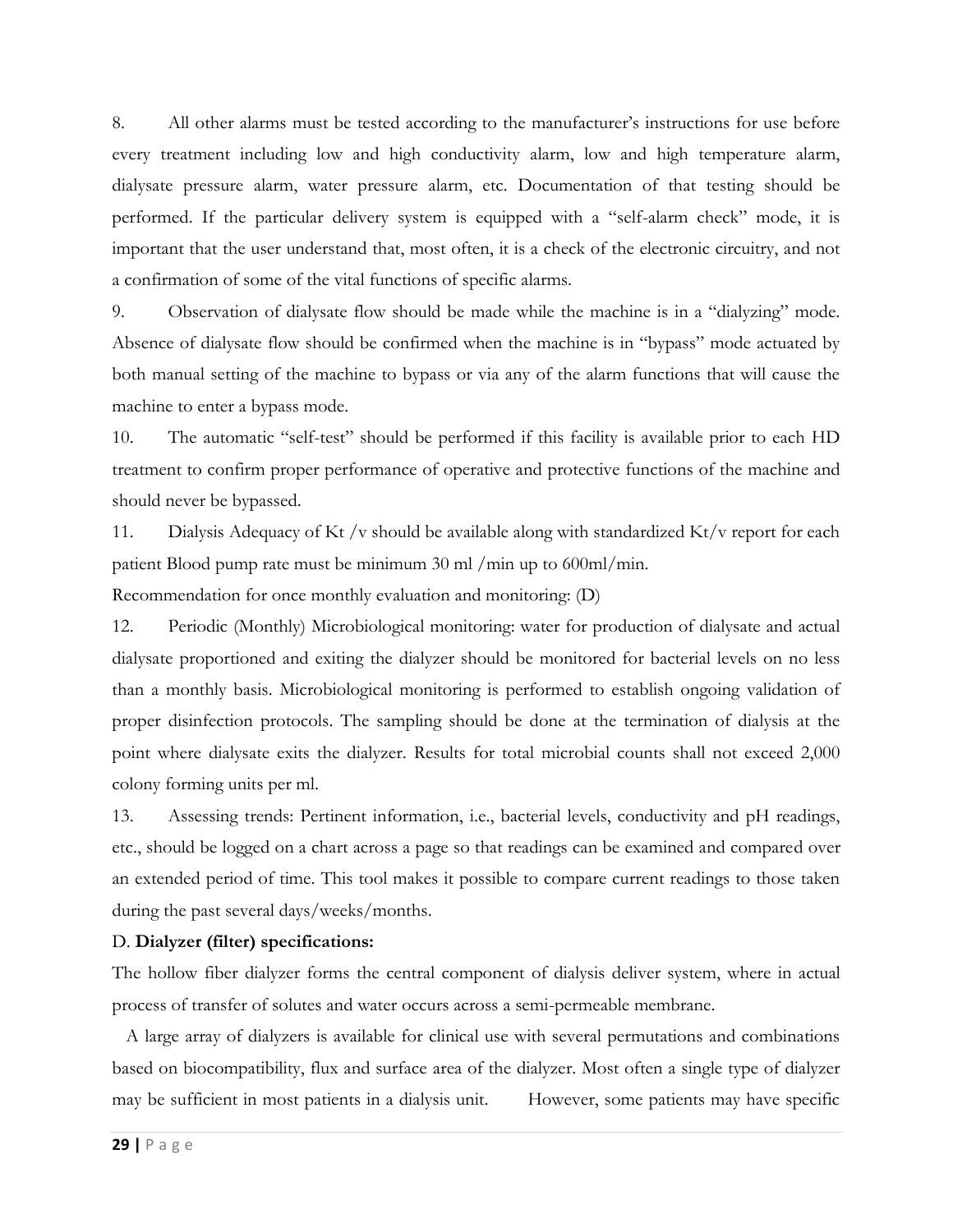needs and may require change in the dialyzer specifications. Hence, dialyzers with specifications other than that generally used in the dialysis unit may also be routinely stocked or should be made available at a short notice when the need arises.

Bidder should supply Dialysate powder 100% acetate free; IP grade solution with proper documents, triple layer package; dilution ratio should be 1: 1.83: 34; separate pack of dextrose need to be available.

Bidder should specify that Dialyzer used in the treatment package must be of Non Openable Caps and should be either Gamma or Steam sterilized, Bisphenol A free, with Minimum size of 1.3/ 1.5/ 1.7 sq. meter with either mid flux or high flux with KUF greater or equivalent to 20 and must be of synthetic membrane such Polyethersulphone or Polysulphone

#### E. **Recommendations for dialyzer use in HD:**

- 1. Biocompatible, synthetic (e.g., Polysulfone, Polyacrilonitrile, Polymethyl methacrylate) or modified cellulose membrane (e.g., cellulose acetate) should be preferred over unmodified. Bidder should specify that Dialyzer used in the treatment package must be of Non openable Caps and should be either Gamma or Steam sterilized, Bisphenol A free, with Minimum size of 1.3/ 1.5/ 1.7 sq. meter with either mid flux or high flux with KUF greater or equivalent to 20 and must be of synthetic membrane such Polyethersulphone or Polysulphone
- 2. Cellulose membranes (e.g., cuphraphan). Cupraphane membranes should only be used when patient is intolerant to other biocompatible membranes.
- 3. Either low flux or high flux biocompatible membrane may be used for regular HD.
- 4. An allergic reaction to a specific dialyzer is rarely encountered in some patients. In such situation, the particular dialyzer should be avoided and this should be specifically written in bold letters on the dialysis folder of the patient to prevent its inadvertent use.
- 5. Dialyzer will be single use for both Seronegative as well as sero-positive cases
- 6. Blood Tubing, Transducer Protectors, IV sets, Catheters any other disposables should not be should NOT be reused.
- 7. Bidders must specify and declare that Blood Tubing used are Gamma or ETO Sterilized and have inner surface of the tubing should be siliconized. Necessary documentation should be submitted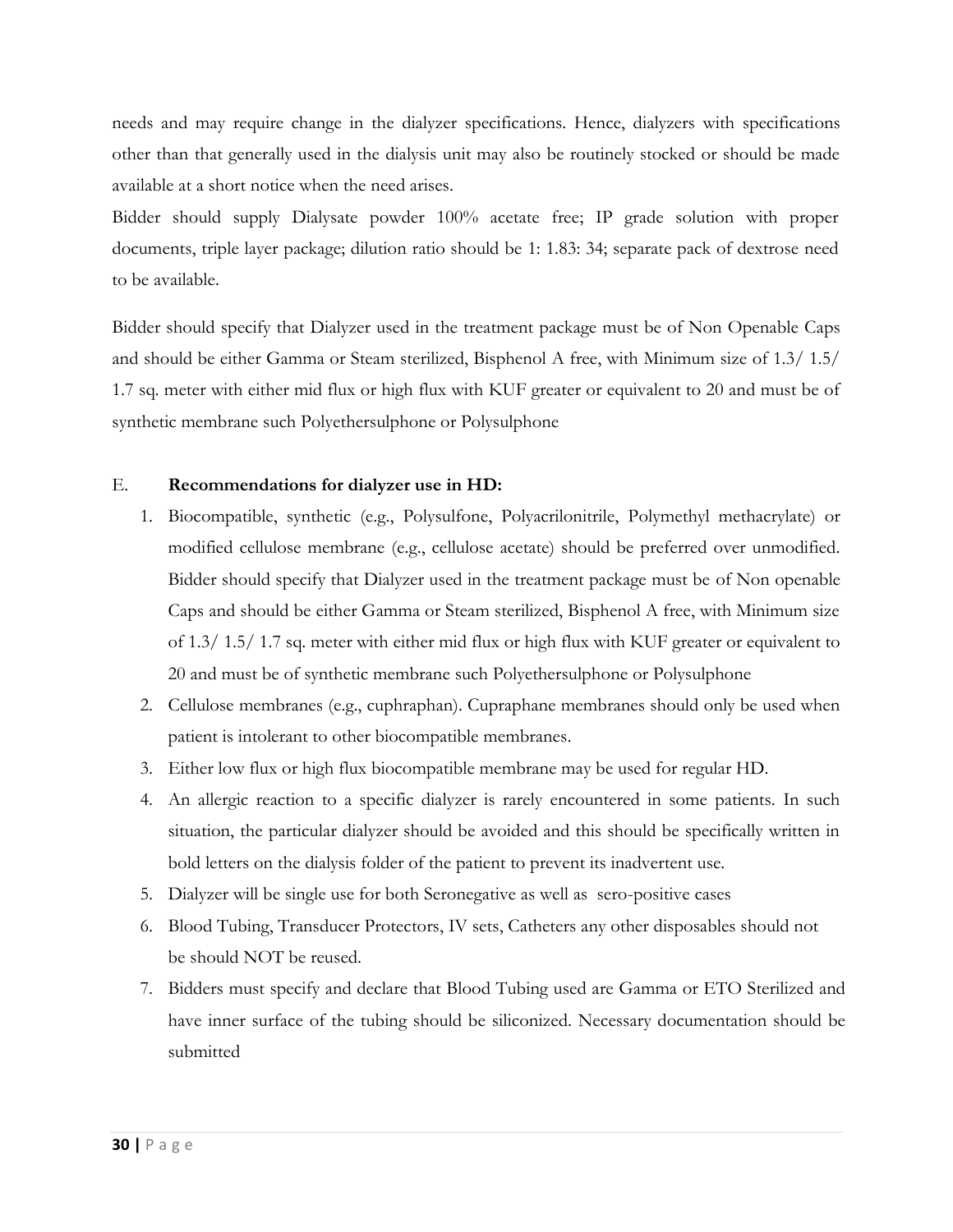#### F. **Dialysis fluid specifications:**

Dialysate, or dialysis fluid, is a non-sterile aqueous solution with an electrolyte composition near that of normal extracellular fluid. Its electrolyte composition is designed to correct the metabolic imbalance that occurs as a result of azotemia. Dialysate concentrates are manufactured commercially in liquid or powder form. The chemicals present in the dialysate have access, via the dialyzer, to the bloodstream of patients undergoing dialysis. Hence, the proper concentration of all of these chemicals as well as the quality of the concentrate and the water used to dilute the concentrate is critical. The following is to be ensured:

1. Electrolyte content of dialysate includes sodium, potassium, chloride, magnesium, calcium, glucose (optional), and bicarbonate as a buffer. The concentration of HD solutions should be such that after dilution to the stated volume the final concentrations of the ions expressed as mmol/L are usually in the following ranges: Sodium 135-145, 40 Potassium 0-4, Calcium 1.0-

2. Magnesium 0.25-1.0, bicarbonate (32-40, Chloride 95-110. 42; Sodium concentration may be adjusted to levels outside the range of 135-140 mmol/L by HD machines with variable sodium capabilities only when prescribed by physician in charge.

2. Commercially produced concentrates are classified as medical devices and should be approved for clinical use by appropriate authority. The dialysate should contain bicarbonate as the buffer

3. The final diluted dialysate should be analyzed every 6 months, with every new batch of dialysate and after each major servicing/repair of dialysis machine.

4. Water used to prepare the dialysate must have a bacteriological colony count of less than 200 CFU/ml. Bacteriological analysis of the dialysate shall be carried out at least 2 monthly, preferably every 15 days. The colony count in dialysate samples collected at the termination of dialysis a) in a single pass system or b) in a re-circulating single pass system at the periphery of the re-circulating chamber containing the dialyzer shall be less than 2000 colony-forming units/ml. Dialysate containing glucose at 100- 200 mg/dl concentration should be used.

#### G. **Recommendations for storing and mixing dialysis concentrate:**

1. Store and dispense dialysate concentrates as though they were drugs. Ensure that all personnel in the facility are aware of the types of dialysate concentrates available, even if currently only one type is being used.

2. Develop a policy, management, and storage system that will effectively control the mixing and dispensing of all concentrates. Storing concentrates according to type, composition, and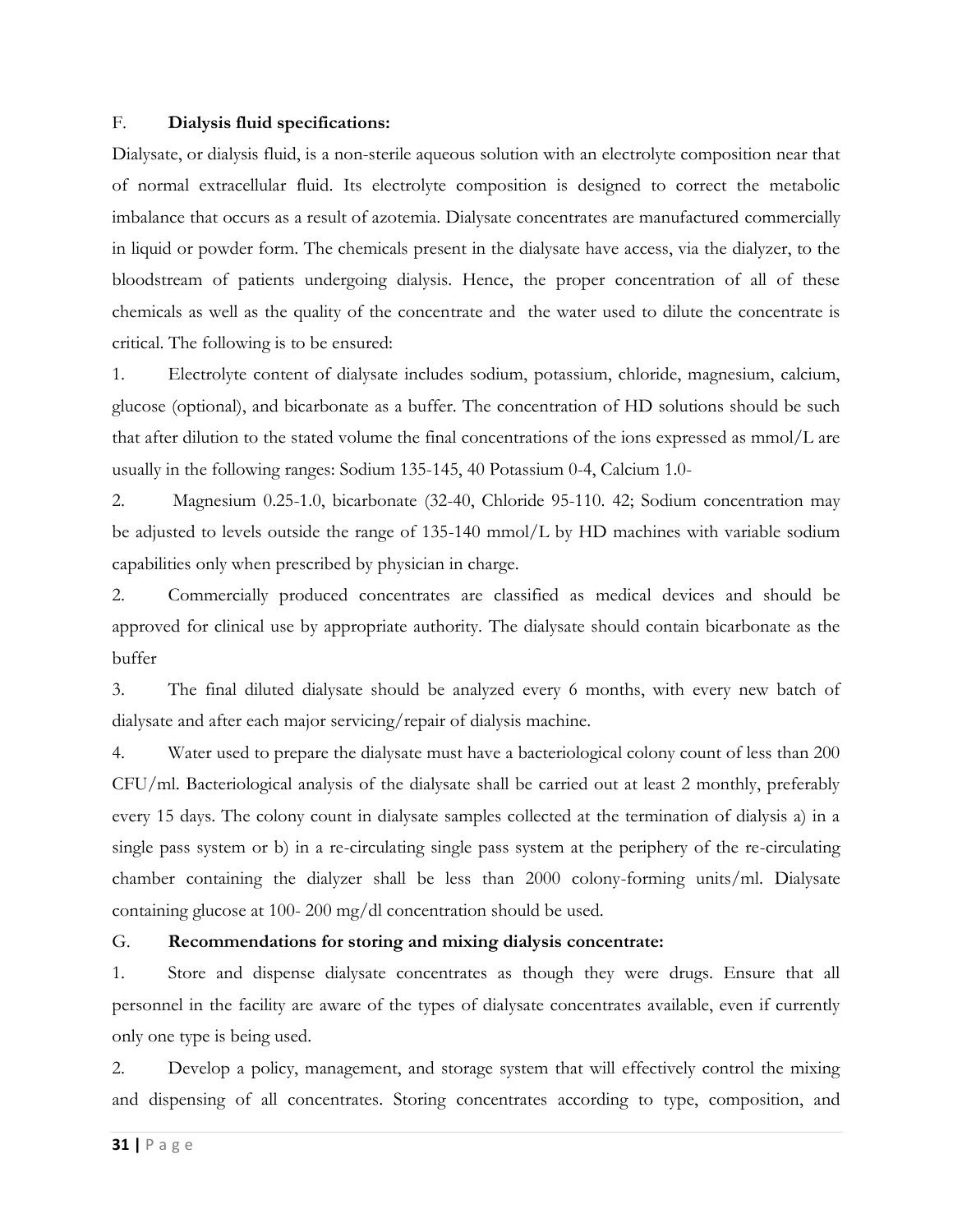proportioning ratios should reduce the risk of mismatching concentrates. Prohibit access to storage areas and allow only authorized, specially trained personnel to mix and dispense concentrates.

3. Double-check and record concentrate formulas on the patient's record. Consider a procedure for countersigning patient and storage records. Do not dispense concentrates from large containers into smaller ones without a "keyed" dispensing system. Whenever possible, purchase concentrates in single-treatment (2½-4 galon) containers (optional).

4. Always dispose of concentrates remaining from the previous treatment. Do not pour remaining concentrate into another container or use in the next treatment. Replace empty or partially full containers with full ones. Whenever possible, standardize equipment so that only one bicarbonate concentrate system is used.

#### H. **Water Treatment System:**

1. Dual water treatment system is mandatory.

2. Each water treatment system includes reverse osmosis membranes.

3. The water treatment system components are arranged and maintained so that bacterial and chemical contaminant level in the product water does not exceed the standards for Hemodialyis water quality.

4. Proper function of water treatment system is continuously monitored during patient treatment and be guarded by audible or visual alarm that can be heard or seen in the dialysis treatment area in case performance of the water treatment system drops below specific parameters.

5. Written logs of the operation of the water treatment system for each treatment day are in place.

6. Procedure guidelines for Disinfection of Reverse Osmosis Machine and Loop as recommended by the manufacturer are in place.

7. No Haemodialyis procedure is performed during disinfection of the water treatment system and the loop.

8. Microbiological testing of the treated water from the water treatment system and the loop is done regularly and preferably monthly.

9. For dialysis unit performing HDF, testing of treated water for endotoxin at regular interval is needed.

10. Written record and results of microbiological and chemical testing of water are in place and reviewed. Corrective action is recorded if indicated.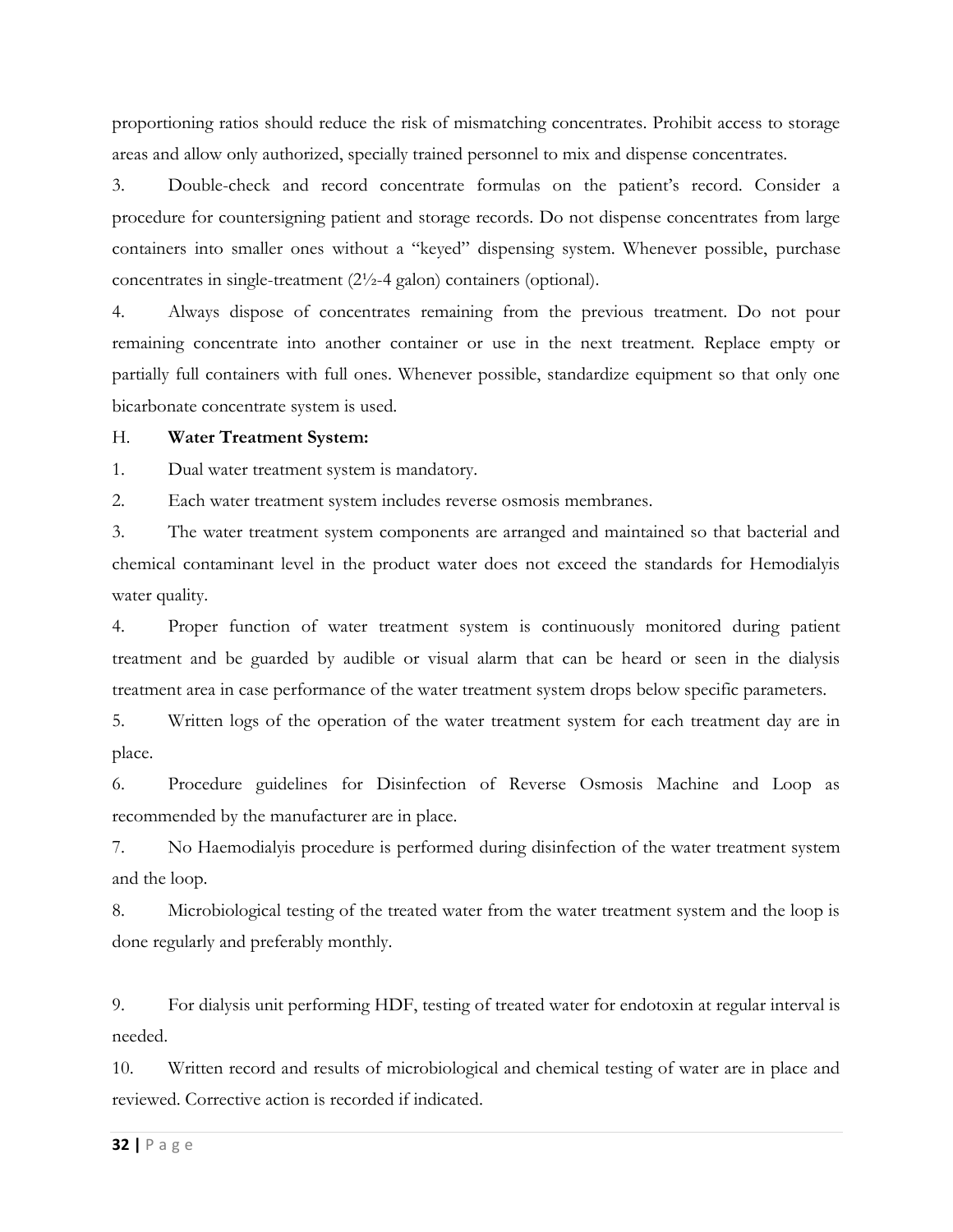11. Bidder must provide RO that produces AAMI grade quality water, have CE mark, must have heat disinfection, have capability of remote Maintenance and use PEX material for plumbing and Centre should have oxygen pipeline. All equipment should be new and unused.

12. The RO System must have either EU/CE/US FDA/MOH japan/MOH Australia/ MOH Canada Certification.

13. It should dialysis grade which can deliver double AAMI standard water quality for Dialysis Treatment.System should be sufficient for online operation for minimum 10 machines and maximum 20 machines

- 14 System should be Pre Treatment Modules, Turbidex, Activated Carbon Filter, and Iron-Manganese Filter
- 15 Dual Column Softener, Hardness control system,
- 16 All the pre-treatment module should be automatic backwash and regeneration facility
- 17 RO should be microprocessor based and it should incorporate intelligent water saving technology
- 18 RO need to work intelligently optimizing flow characteristics and noise of the pumps the overall
- 19 level of the system could be reduced to approximately 55 dB
- 20 In case of malfunction of the control board, manual emergency operation ensure continual permeate production until the system can be repaired.
- 21 Motor valves allow an easy start of single stage dialysis mode if a stage fails
- 22 All the RO module should be complete PVD
- 23 Need to use of low pressure polyamide membranes, energy savings of more than 25% can be achieved
- 24 It should be capable of remote monitoring and troubleshooting, Touch screen operation.
- 25 It should be capable of doing Hot Sanitization of entire loop
- 26 Loop design need to be multi loop design in order to save water.
- 27 It should have water leakage sensor
- 28 The loop of Dialysis water distribution loop must be made up of PEX
- 29 It should have 0.2 micron Filter before water distribution loop
- 30 It should be capable for up-gradation of capacity without changing major component

#### I. **Use of Haemodialyzers and related devices**

1. Procedure guidelines for dialyzer reprocessing are in place.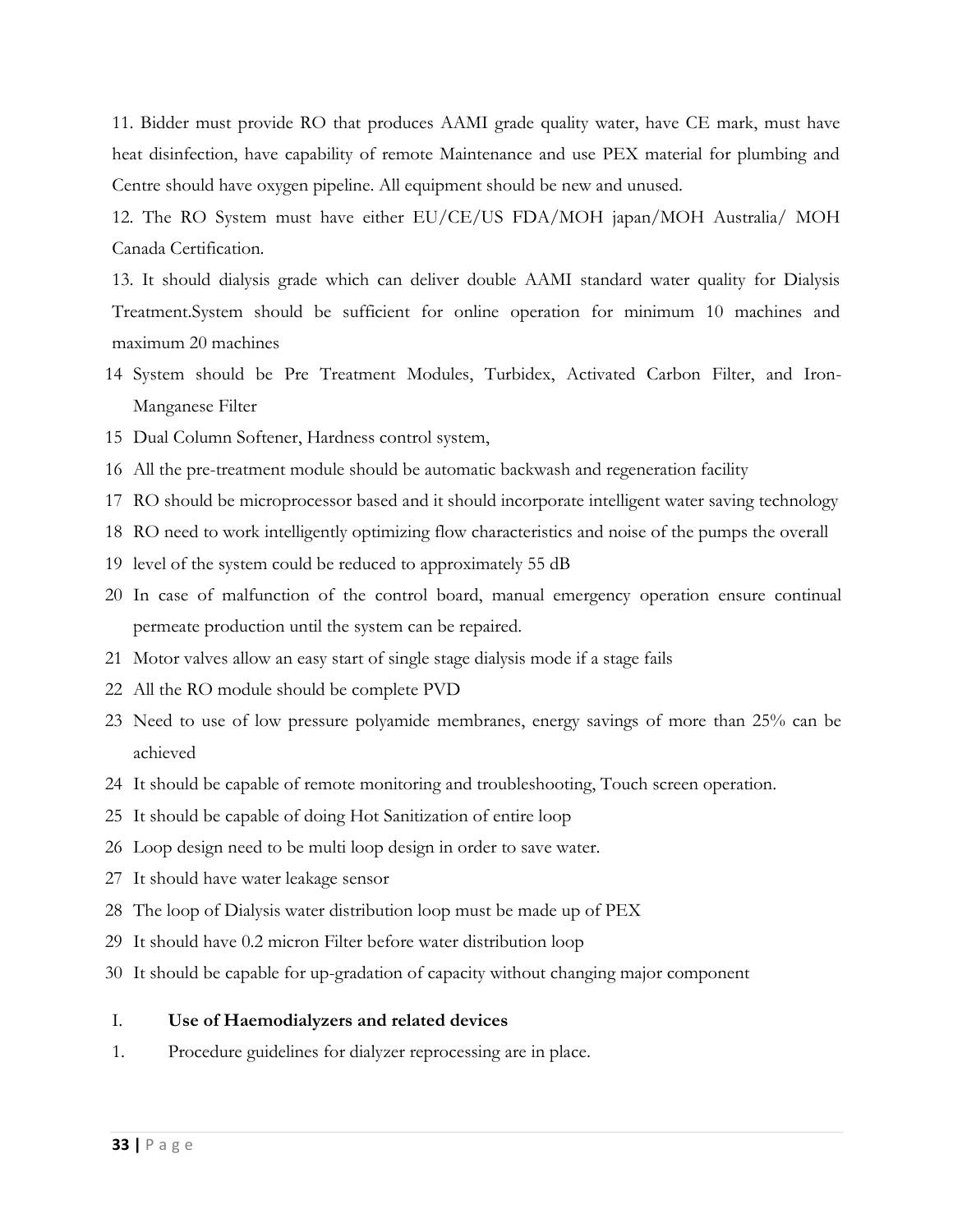2. Dialysis on patient shall be performed with single use dialyzer and blood tubing for both Sero-negative as well as Sero-positive patients.

3. Routine disinfection of active and backup dialysis machines are performed according to defined protocol. i.e. HD Machine shall be disinfected after every dialysis session with 20 minutes of Citric Acid, to avoid cross contamination. Also end of the day 1hour of Citric and thermal disinfection shall be done to all HD machines. The same shall be documented

## J. **Other Activities for patient care**

- 1. Blood chemistry and haematocrit (or hemoglobin) of each dialysis patients are checked at regular interval (preferably every month) to ensure patient's well being and viral markers be tested every 3 months (HIV/HBs Ag/HCV). PTH and vitamin-D should be done every 6 monthly.
- 2. Contingency plan or procedures are available in case of equipment failure, power outages, or fire so that the patient health or safety can be ensured.
- 3. Drill for CPR and emergency conditions outlined are performed regularly.
- 4. Routine disinfection of active and backup dialysis machines are performed according to defined protocol. Documentation of absence of residual disinfectants is required for machines using chemical disinfectant.
- 5. Samples of dialysate from machines chosen at random are cultured monthly. Microbial count shall not exceed 200 colony forming units per milliliter (cfu/ml) for HD and shall not exceed 10 –1 cfu/ml for online HDF before IV infusion into the patient's circulation. Periodic testing of inorganic contaminant is performed.
- 6. Repair, maintenance and microbiological testing results of the haemodialysis machine are recorded with corrective actions where indicated.
- 7. All staff including janitorial staff is educated with clear instruction on handling blood spillage on equipment and the floor.
- 8. All blood stained surface shall be soaked and cleaned with 1:100 sodium hypochlorite if the surface is compatible with this type of chemical treatment.
- 9. All new dialysis patients or patients who return to the dialysis unit after treatment from high-or unknown-risk areas are tested for HbsAg and Anti-HCV etc.
- 10. HBsAg/HCV-positive patient should be treated in a segregated area with designated Haemodialyis machines.
- 11. Carrier of HCV receives haemodialysis using designated machines.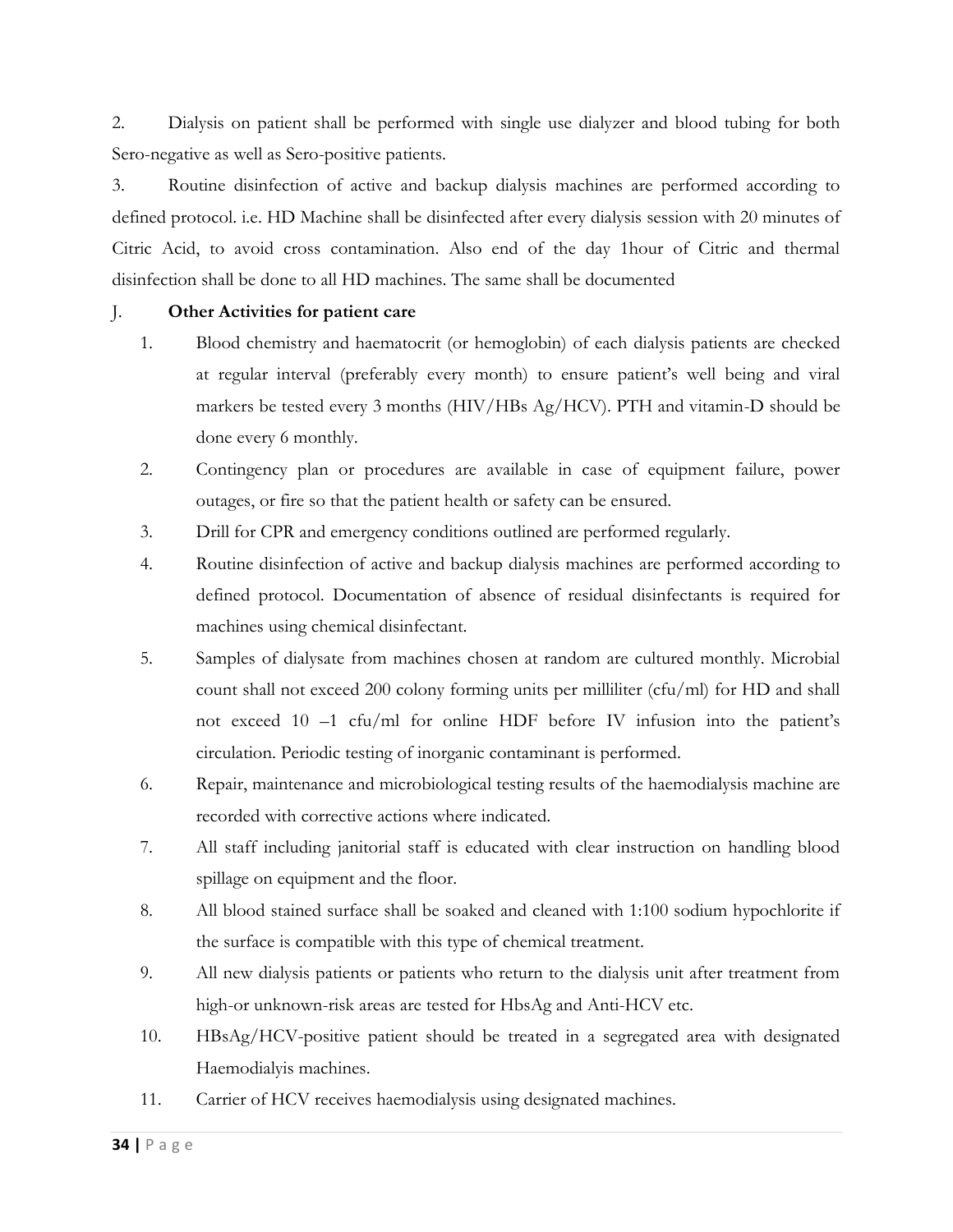- 12. Patient with unknown viral status is dialyzed using designated haemodialysis machines until the status is known.
- 13. Bidder should include cost of disinfectant, heparin , syringes , gauze , IV sets, Saline , Betadine , Gloves , on/off kit
- 14. Heparin pump syringe capacity be minimum 10 ml up to maximum 30ml and should be able change the settings of syringe size without changing hardware and software of the machine

## K. **Exemptions**

Bidder shall be exempted or not be responsible for the following:

- Undertaking First Dialysis of Patient at the centre.
- Refusing to admit the patient who are not fit for Dialysis or Haemodynamically Stable.
- Not undertaking the AV Fistula preparation work
- Not undertake acute Dialysis treatments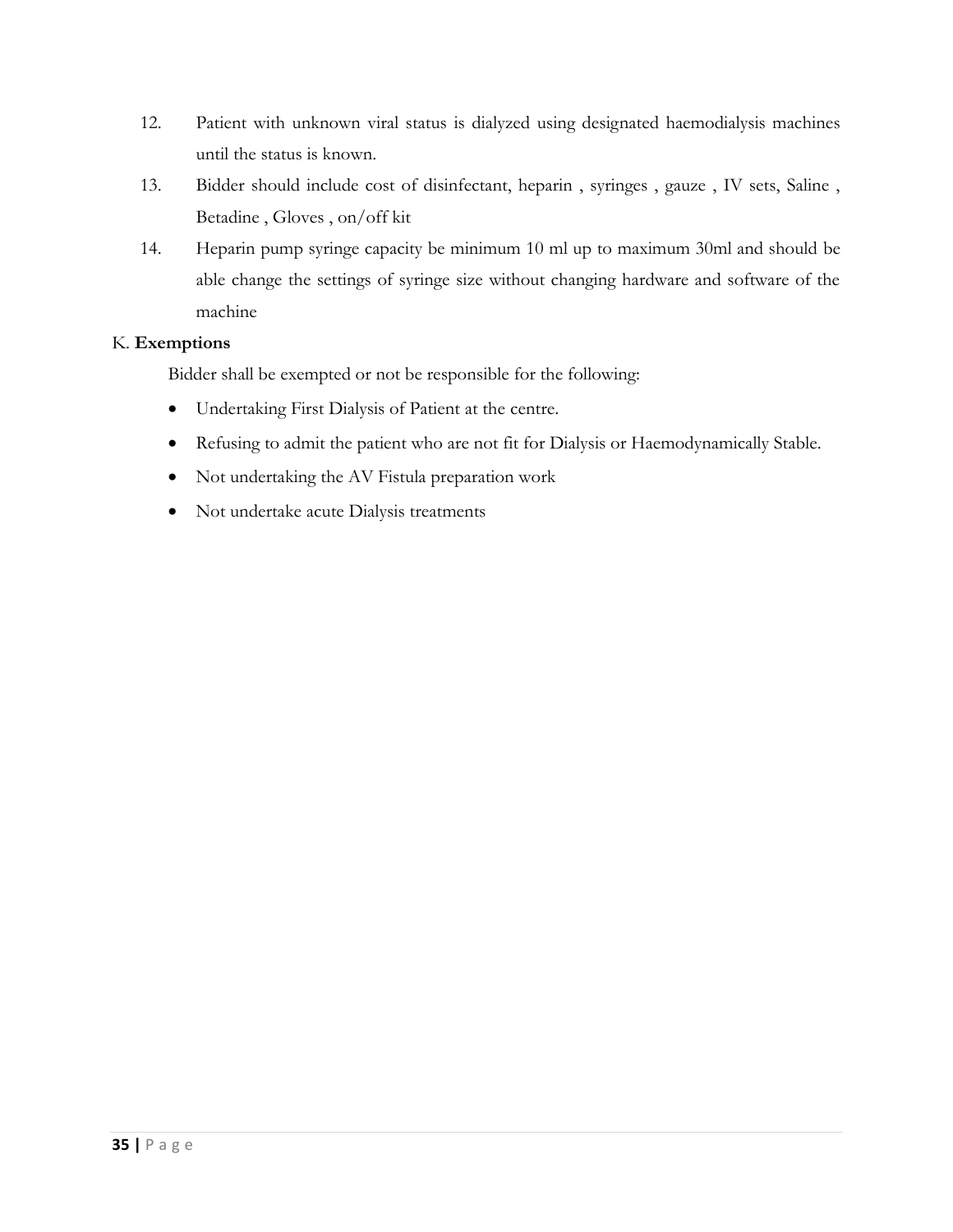## **CONTRACT FORMAT Contract Form for Providing Dialysis Facility**

**Director, Hospital Administration South Delhi Municipal Corporation, E-1 Block, 18th Floor, Dr. S.P.M. Civic center, J.L.N. Marg, New Delhi 110002;** 

CM Contract No.

This is in continuation to this office's Notification for Award of contract No …….. dated……..

Name & address of the Service Provider: ……………………………………….......................... Reference: (i) Tender Enquiry Document No ………. Dated …………….and subsequent Amendment No …………, dated ……… (if any), issued by the Tender Inviting Authority (ii) Service provider's Tender No ………. Dated ………and subsequent communication(s) No ……..Dated ………. (if any), exchanged between the supplier and the Authority in connection with this tender.

THIS AGREEMENT made the …………. Day of …….. 2020 between (name of tender inviting authority) (*hereinafter called the* **Procurer)**of one part and …………. (name of service provider) (Hereinafter called **the Service Provider)** of the other part:

WHEREAS the Procurer is desirous that certain services should be provided by the Service Provider, viz, (brief description of services) and the Procurer has accepted a tender submitted by the Service Provider for the Services for the sum of …………… (Contract price in words and figures) (Hereinafter called the Contract Price),

NOW THIS AGREEMENT WITNESSETH AS FOLLOWS:

1. The following documents shall be deemed to form part of and be read and constructed as integral part of this Agreement, viz.:

- (i) Terms and Conditions;
- (ii) Location and Description of Equipment;
- (iii) Job Description;
- (iv) Manufacturer's Authorization Form (if applicable to this tender);
- (v) Authority's Notification of Award.